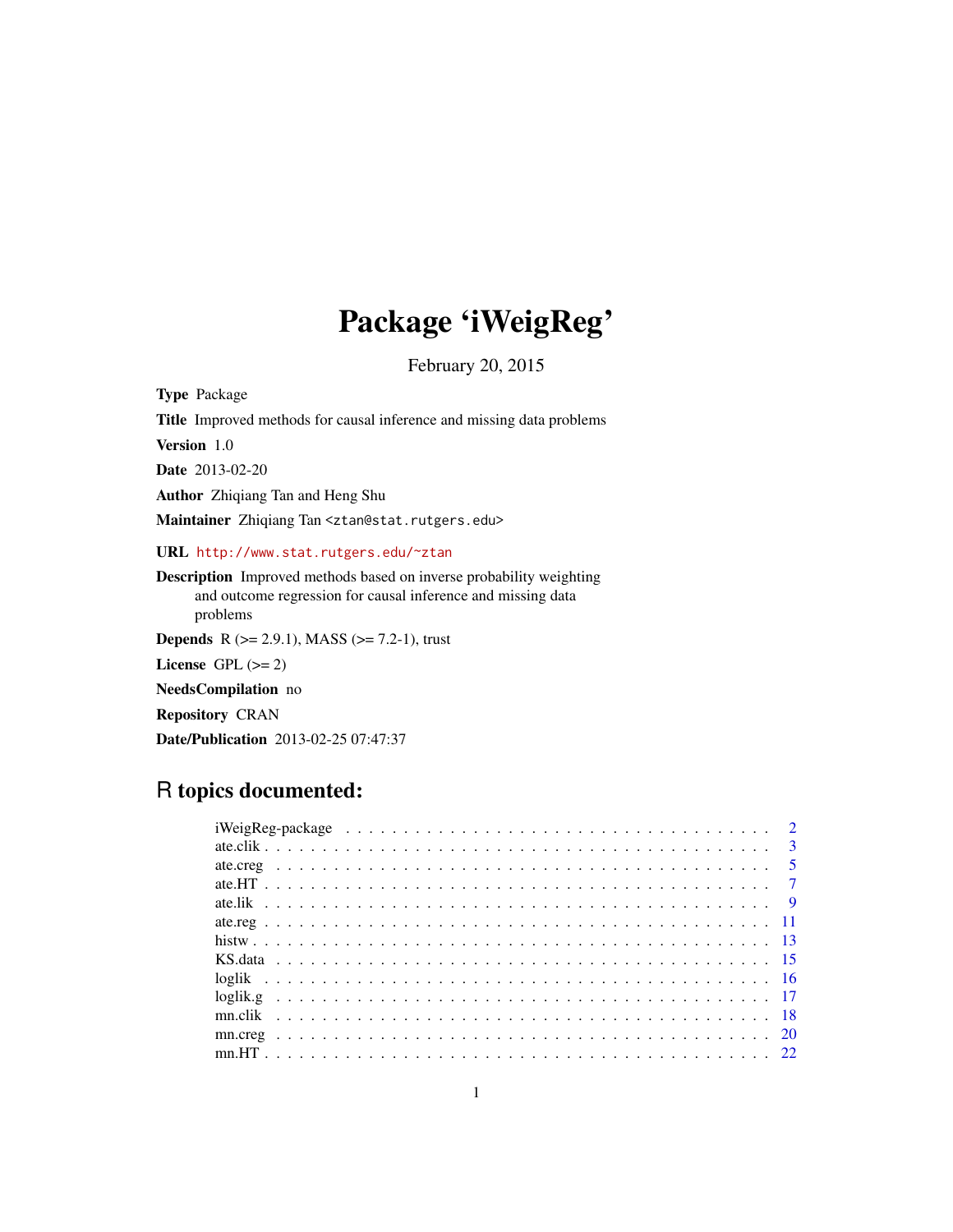# <span id="page-1-0"></span>2 iWeigReg-package

iWeigReg-package *A R package for improved methods for causal inference and missing data problems*

# Description

Improved methods based on inverse probability weighting and outcome regression for causal inference and missing data problems.

# Details

The R package iWeigReg – version 1.0 can be used for two main tasks:

- to estimate the mean of an outcome in the presence of missing data,
- to estimate the average treatment effect in causal inference.

There are 4 functions provided for the first task:

- mn.lik: the non-calibrated (or non-doubly robust) likelihood estimator in Tan (2006),
- mn.clik: the calibrated (or doubly robust) likelihood estimator in Tan (2010),
- mn.reg: the non-calibrated (or non-doubly robust) regression estimator,
- mn.creg: the calibrated (or doubly robust) regression estimator in Tan (2006).

In parallel, there are also 4 functions for the second task, ate.lik, ate.clik, ate.reg, and ate.creg. Currently, the treatment is assumed to be binary (i.e., untreated or treated). Extensions to multi-valued treatments will be incorporated in later versions.

In general, the function recommended to use is the calibrated (or doubly robust) likelihood estimator, mn.clik or ate.clik, which is a two-step procedure with the first step corresponding to the non-calibrated (or non-doubly robust) likelihood estimator. The calibrated (or doubly robust) regression estimator, mn.creg or ate.creg, is a close relative to the calibrated likelihood estimator, but may sometimes yield an estimate lying outside the sample range, for example, outside the unit interval (0,1) for estimating the mean of a binary outcome.

The package also provides two functions, mn.HT and ate.HT, for the Horvitz-Thompson estimator, i.e., the unaugmented inverse probability weighted estimator. These functions can be used for balance checking.

See the vignette for more details.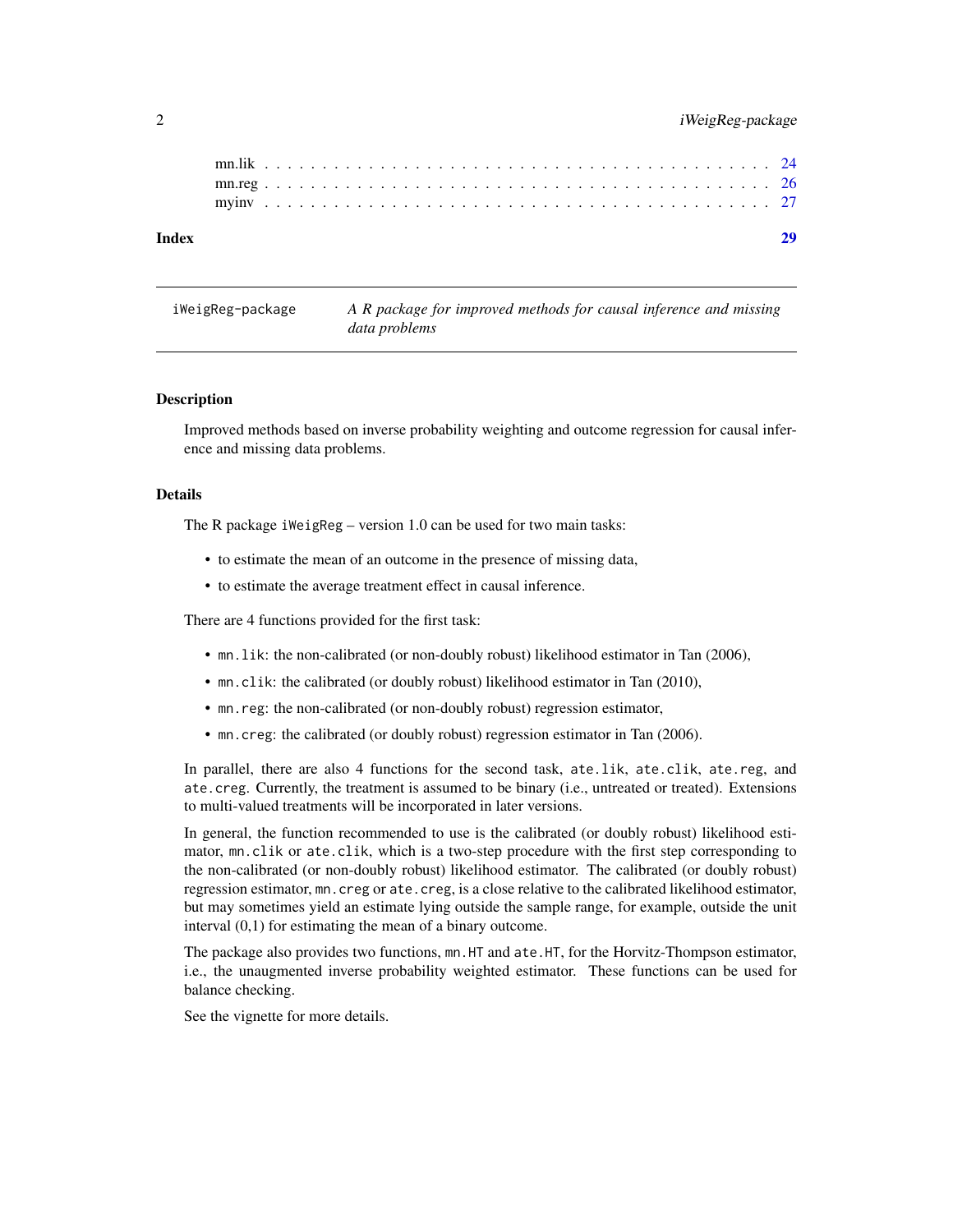#### <span id="page-2-0"></span>Description

This function implements the calibrated (or doubly robust) likelihood estimator of the average treatment effect in causal inference in Tan (2010), Biometrika.

# Usage

ate.clik(y, tr, p, g0,g1, X=NULL, evar=TRUE, inv="solve")

# Arguments

| A vector of observed outcomes.                                                                                                |
|-------------------------------------------------------------------------------------------------------------------------------|
| A vector of treatment indicators $(=1$ if treated or 0 if untreated).                                                         |
| A vector of known or fitted propensity scores.                                                                                |
| A matrix of calibration variables for treatment 0 (see the details).                                                          |
| A matrix of calibration variables for treatment 1 (see the details).                                                          |
| The model matrix for the propensity score model, assumed to be logistic (set<br>X=NULL if p is known or treated to be so).    |
| Logical; if FALSE, no variance estimation.                                                                                    |
| Type of matrix inversion, set to "solve" (default) or "ginv" (which can be used<br>in the case of computational singularity). |
|                                                                                                                               |

# Details

The two-step procedure in Tan (2010, Section 5.4) is used when dealing with estimated propensity scores. The first step corresponds to the non-calibrated (or non-doubly robust) likelihood estimator implemented in [ate.lik](#page-8-1).

The columns of  $g\theta$  (or respectively  $g1$ ) correspond to calibration variables for treatment  $\theta$  (or treatment 1), which can be specified to include a constant and the fitted outcome regression function for treatment 0 (or treatment 1). See the examples below. In general, a calibration variable is a function of measured covariates selected to exploit the fact that its weighted treatment-specific mean should equal to its unweighted population mean.

To estimate the propensity scores, a logistic regression model is assumed. The model matrix X does not need to be provided and can be set to NULL, in which case the estimated propensity scores are treated as known in the estimation. If the model matrix X is provided, then the "score," (tr-p)X, from the logistic regression is used to generate additional calibration constraints in the estimation. This may sometimes lead to unreliable estimates due to multicollinearity, as discussed in Tan (2006). Therefore, this option should be used with caution.

Variance estimation is based on asymptotic expansions in Tan (2013). Alternatively, resampling methods (e.g., bootstrap) can be used.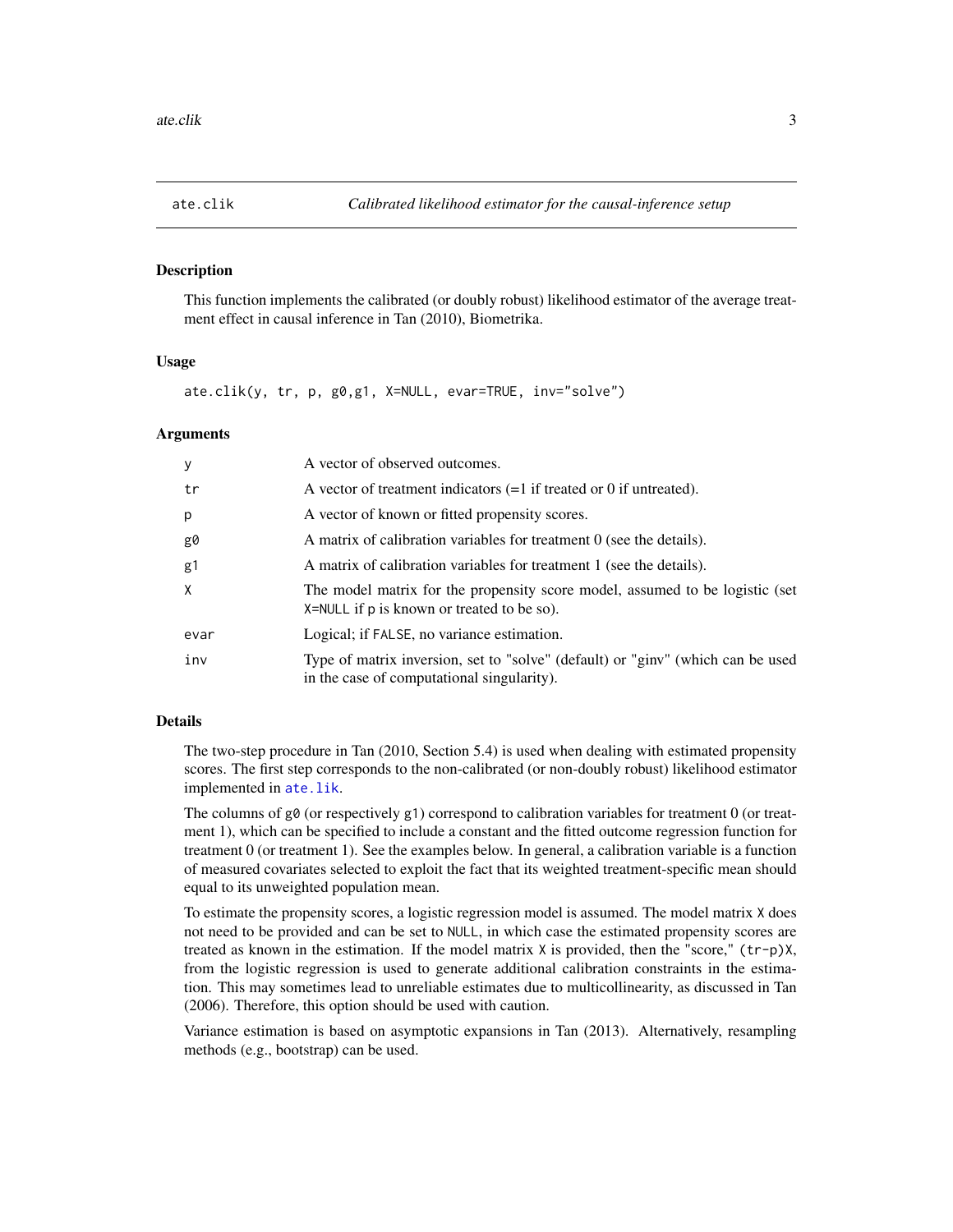# Value

| mu           | The estimated means for treatments 1 and 0.                                                                                                                                |
|--------------|----------------------------------------------------------------------------------------------------------------------------------------------------------------------------|
| diff         | The estimated average treatment effect.                                                                                                                                    |
| $\mathsf{V}$ | The estimated variances of mu, if evar=TRUE.                                                                                                                               |
| v.diff       | The estimated variance of diff, if evar=TRUE.                                                                                                                              |
| W            | A matrix of two columns, giving calibrated weights for treatments 1 and 0 re-<br>spectively.                                                                               |
| lam          | A matrix of two columns, giving lambda maximizing the log-likelihood for<br>treatments 1 and 0 respectively.                                                               |
| norm         | A vector of two elements, giving the maximum norm (i.e., $L_{\infty}$ norm) of the gra-<br>dient of the log-likelihood at the maximum for treatments 1 and 0 respectively. |
| conv         | A vector of two elements, giving convergence status from <i>trust</i> for treatments 1<br>and 0 respectively.                                                              |

# References

Tan, Z. (2006) "A distributional approach for causal inference using propensity scores," *Journal of the American Statistical Association*, 101, 1619-1637.

Tan, Z. (2010) "Bounded, efficient and doubly robust estimation with inverse weighting," *Biometrika*, 97, 661-682.

Tan, Z. (2013) "Variance estimation under misspecified models," unpublished manuscript, [http:](http://www.stat.rutgers.edu/~ztan) [//www.stat.rutgers.edu/~ztan](http://www.stat.rutgers.edu/~ztan).

```
data(KS.data)
attach(KS.data)
z=cbind(z1,z2,z3,z4)
x=cbind(x1,x2,x3,x4)
#logistic propensity score model, correct
ppi.glm <- glm(tr~z, family=binomial(link=logit))
X <- model.matrix(ppi.glm)
ppi.hat <- ppi.glm$fitted
#outcome regression model, misspecified
y.fam <- gaussian(link=identity)
eta1.glm <- glm(y \sim x, subset=tr==1,
               family=y.fam, control=glm.control(maxit=1000))
eta1.hat <- predict.glm(eta1.glm,
               newdata=data.frame(x=x), type="response")
eta0.glm \leq glm(y \sim x, subset=tr==0,
               family=y.fam, control=glm.control(maxit=1000))
eta0.hat <- predict.glm(eta0.glm,
               newdata=data.frame(x=x), type="response")
```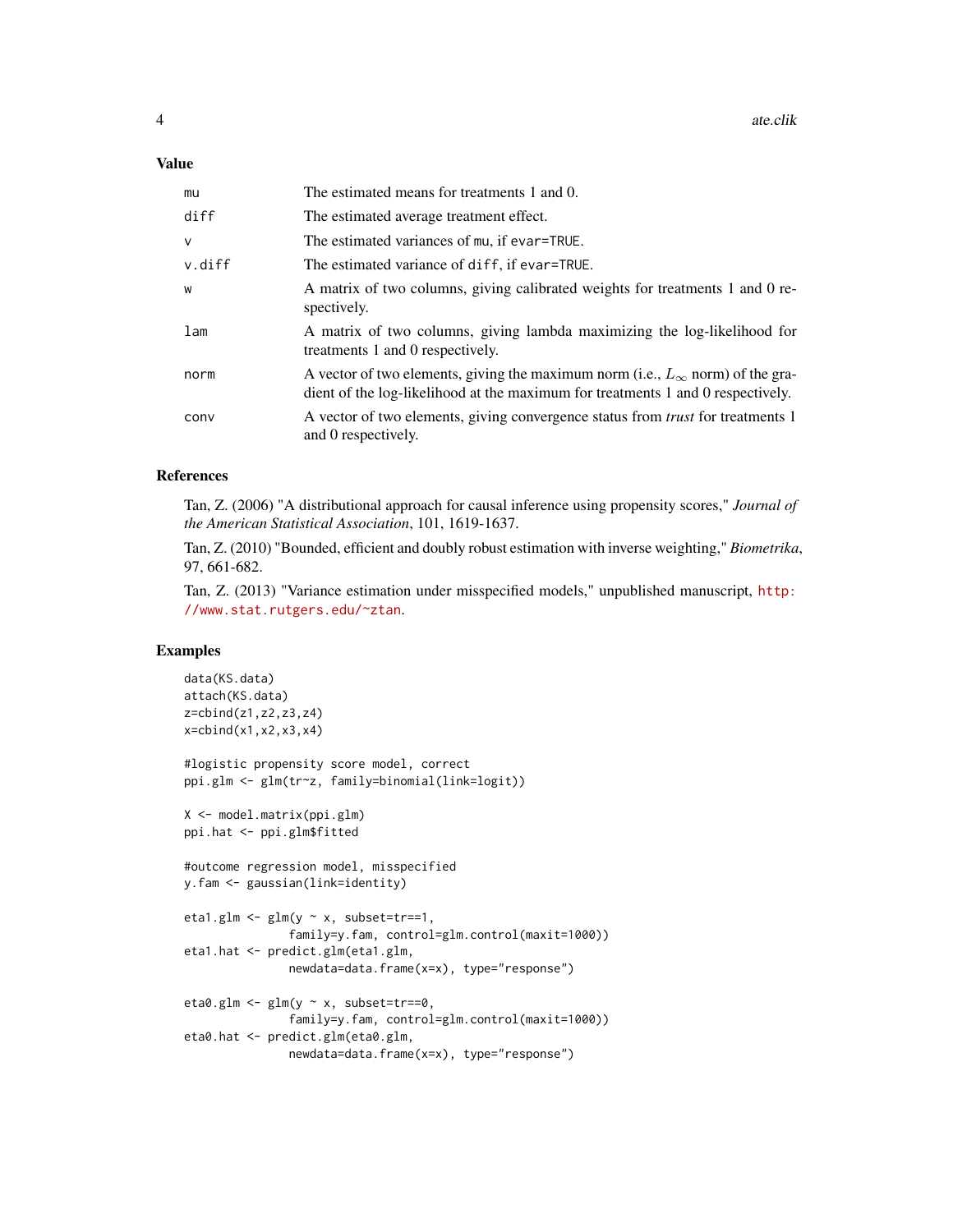## <span id="page-4-0"></span>ate.creg 5

```
#ppi.hat treated as known
out.lik <- ate.clik(y, tr, ppi.hat,
                     g0=cbind(1,eta0.hat),g1=cbind(1,eta1.hat))
out.lik$diff
out.lik$v.diff
#ppi.hat treated as estimated (see the details)
out.lik <- ate.clik(y, tr, ppi.hat,
                     g0=cbind(1,eta0.hat),g1=cbind(1,eta1.hat), X)
out.lik$diff
out.lik$v.diff
```
<span id="page-4-1"></span>

ate.creg *Calibrated regression estimator for the causal-inference setup*

# Description

This function implements the calibrated (or doubly robust) regression estimator of the average treatment effect in causal inference in Tan (2006), JASA.

# Usage

```
ate.creg(y, tr, p, g0,g1, X=NULL, evar=TRUE, inv="solve")
```
# Arguments

| У              | A vector of observed outcomes.                                                                                                 |
|----------------|--------------------------------------------------------------------------------------------------------------------------------|
| tr             | A vector of treatment indicators $(=1$ if treated or 0 if untreated).                                                          |
| p              | A vector of known or fitted propensity scores.                                                                                 |
| g0             | A matrix of calibration variables for treatment $0$ (see the details).                                                         |
| g <sub>1</sub> | A matrix of calibration variables for treatment 1 (see the details).                                                           |
| X              | The model matrix for the propensity score model, assumed to be logistic (set<br>$X = NULL$ if p is known or treated to be so). |
| evar           | Logical; if FALSE, no variance estimation.                                                                                     |
| inv            | Type of matrix inversion, set to "solve" (default) or "ginv" (which can be used<br>in the case of computational singularity).  |

# Details

The columns of  $g\theta$  (or respectively  $g1$ ) correspond to calibration variables for treatment 0 (or treatment 1), which can be specified to include a constant and the fitted outcome regression function for treatment 0 (or treatment 1). See the examples below. In general, a calibration variable is a function of measured covariates selected to exploit the fact that its weighted treatment-specific mean should equal to its unweighted population mean.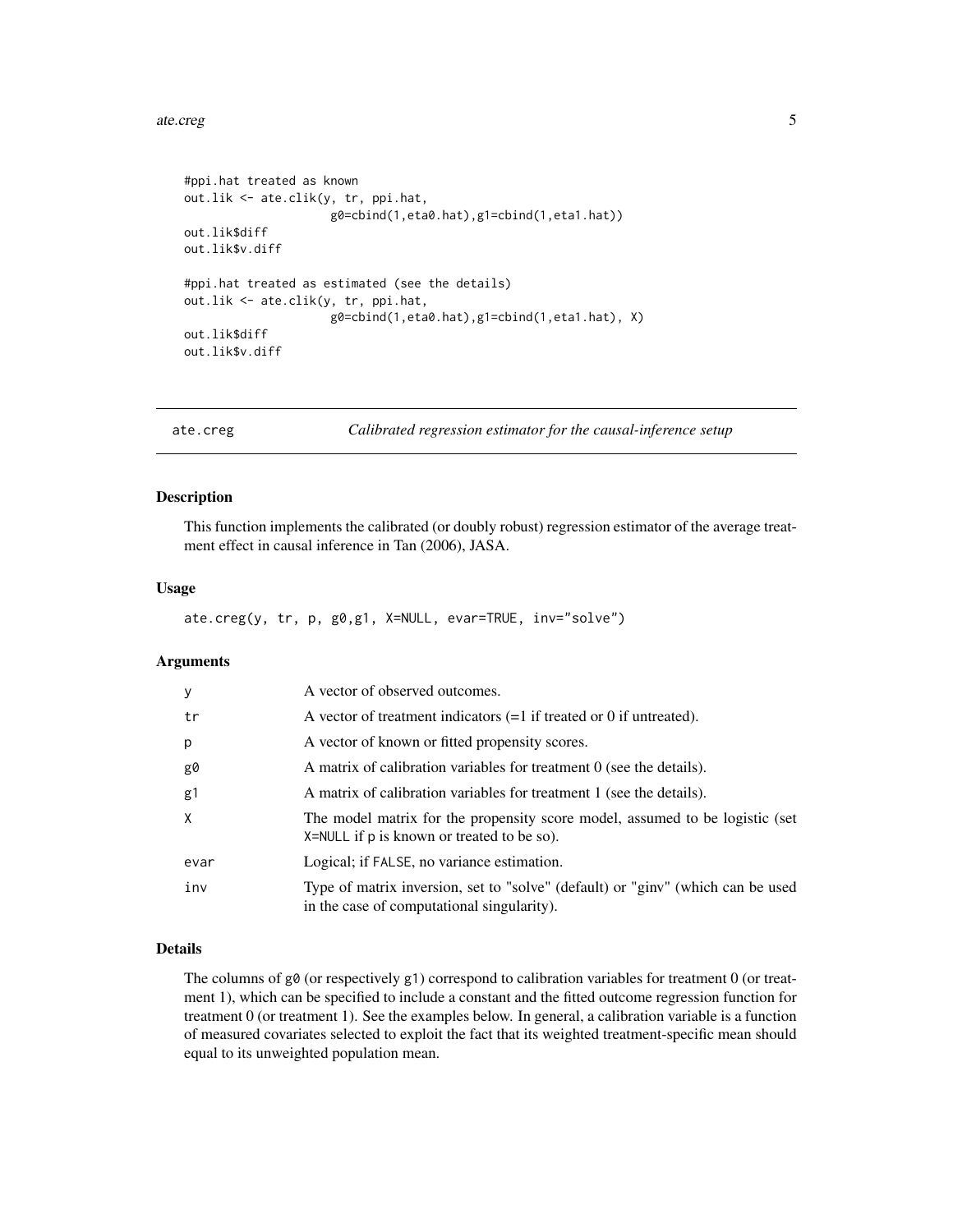To estimate the propensity scores, a logistic regression model is assumed. The model matrix X does not need to be provided and can be set to NULL, in which case the estimated propensity scores are treated as known in the estimation. If the model matrix X is provided, then the "score," (tr-p)X, from the logistic regression is used to generate additional calibration constraints in the estimation. This may sometimes lead to unreliable estimates due to multicollinearity, as discussed in Tan (2006). Therefore, this option should be used with caution.

Variance estimation is based on asymptotic expansions in Tan (2013). Alternatively, resampling methods (e.g., bootstrap) can be used.

## Value

| mu     | The estimated means for treatments 1 and 0.                                                                    |
|--------|----------------------------------------------------------------------------------------------------------------|
| diff   | The estimated average treatment effect.                                                                        |
| v      | The estimated variances of mu, if evar=TRUE.                                                                   |
| v.diff | The estimated variance of diff, if evar=TRUE.                                                                  |
| b      | A matrix of two colums, giving the vector of regression coefficients for treat-<br>ments 1 and 0 respectively. |

# References

Tan, Z. (2006) "A distributional approach for causal inference using propensity scores," *Journal of the American Statistical Association*, 101, 1619-1637.

Tan, Z. (2010) "Bounded, efficient and doubly robust estimation with inverse weighting," *Biometrika*, 97, 661-682.

Tan, Z. (2013) "Variance estimation under misspecified models," unpublished manuscript, [http:](http://www.stat.rutgers.edu/~ztan) [//www.stat.rutgers.edu/~ztan](http://www.stat.rutgers.edu/~ztan).

```
data(KS.data)
attach(KS.data)
z=cbind(z1,z2,z3,z4)
x=cbind(x1,x2,x3,x4)
#logistic propensity score model, correct
ppi.glm <- glm(tr~z, family=binomial(link=logit))
X <- model.matrix(ppi.glm)
ppi.hat <- ppi.glm$fitted
#outcome regression model, misspecified
y.fam <- gaussian(link=identity)
eta1.glm <- glm(y \sim x, subset=tr==1,
               family=y.fam, control=glm.control(maxit=1000))
eta1.hat <- predict.glm(eta1.glm,
               newdata=data.frame(x=x), type="response")
eta0.glm <- glm(y \sim x, subset=tr==0,
```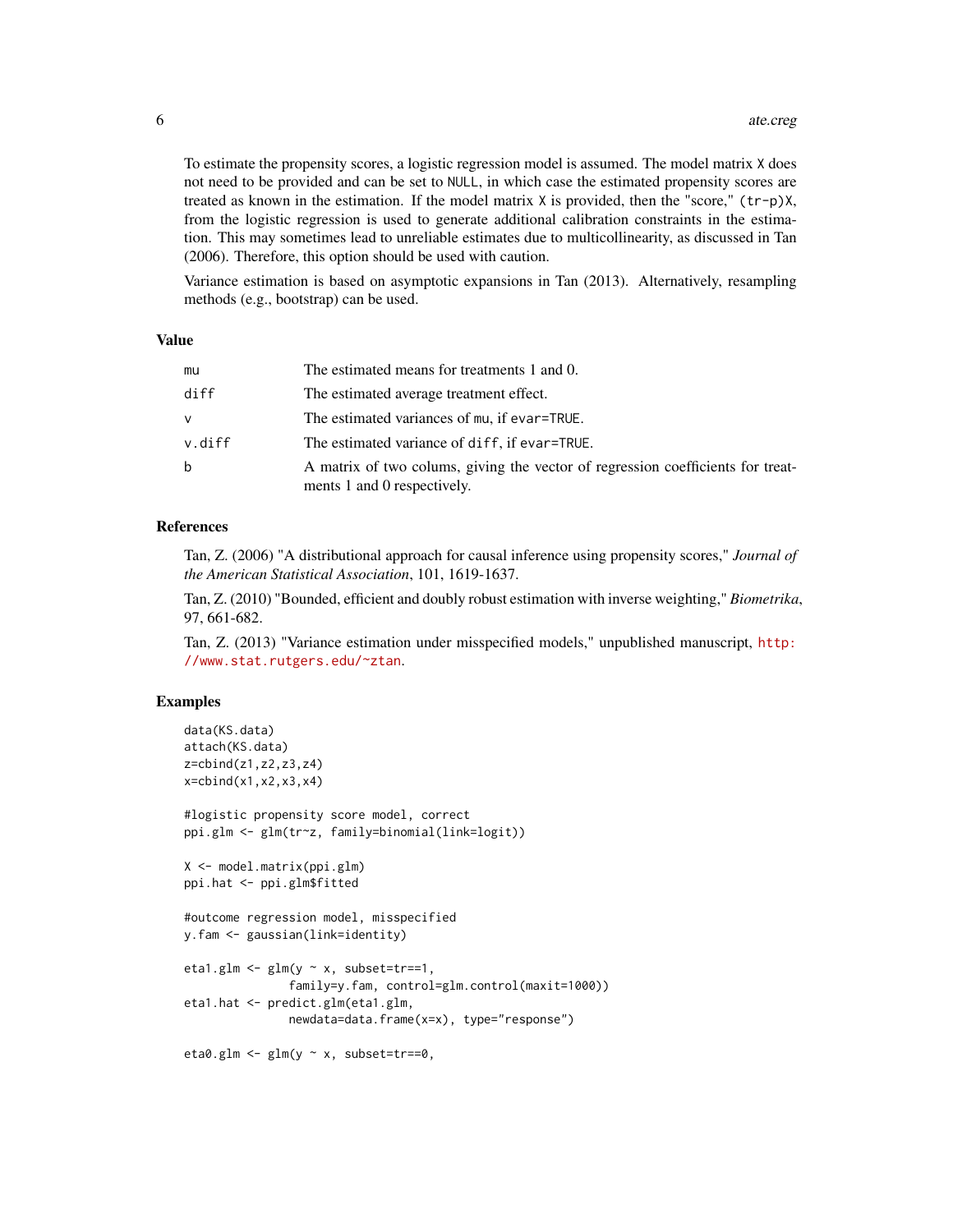<span id="page-6-0"></span>ate.HT  $\qquad \qquad$  7

```
family=y.fam, control=glm.control(maxit=1000))
eta0.hat <- predict.glm(eta0.glm,
               newdata=data.frame(x=x), type="response")
#ppi.hat treated as known
out.reg <- ate.creg(y, tr, ppi.hat,
                     g0=cbind(1,eta0.hat),g1=cbind(1,eta1.hat))
out.reg$diff
out.reg$v.diff
#ppi.hat treated as estimated
out.reg <- ate.creg(y, tr, ppi.hat,
                     g0=cbind(1,eta0.hat),g1=cbind(1,eta1.hat), X)
out.reg$diff
out.reg$v.diff
```
ate.HT *Horvitz-Thompson estimator for the causal-inference setup*

# Description

This function implements the Horvitz-Thompson estimator of the mean outcome of the average treatment effect in causal inference.

# Usage

ate.HT(y, tr, p, X=NULL, bal=FALSE)

# Arguments

| V   | A vector or a matrix of observed outcomes.                                                                                     |
|-----|--------------------------------------------------------------------------------------------------------------------------------|
| tr  | A vector of treatment indicators $(=1$ if treated or 0 if untreated).                                                          |
| р   | A vector of known or fitted propensity scores.                                                                                 |
| X   | The model matrix for the propensity score model, assumed to be logistic (set<br>$X = NULL$ if p is known or treated to be so). |
| bal | Logical; if TRUE, the function is used for checking balance (see the details).                                                 |

# Details

Variance estimation is based on asymptotic expansions, allowing for misspecification of the propensity score model.

For balance checking with bal=TRUE, the input y should correpond to the covariates for which balance is to be checked, and the output mu gives the differences between the Horvitz-Thompson estimates and the overall sample means for these covariates.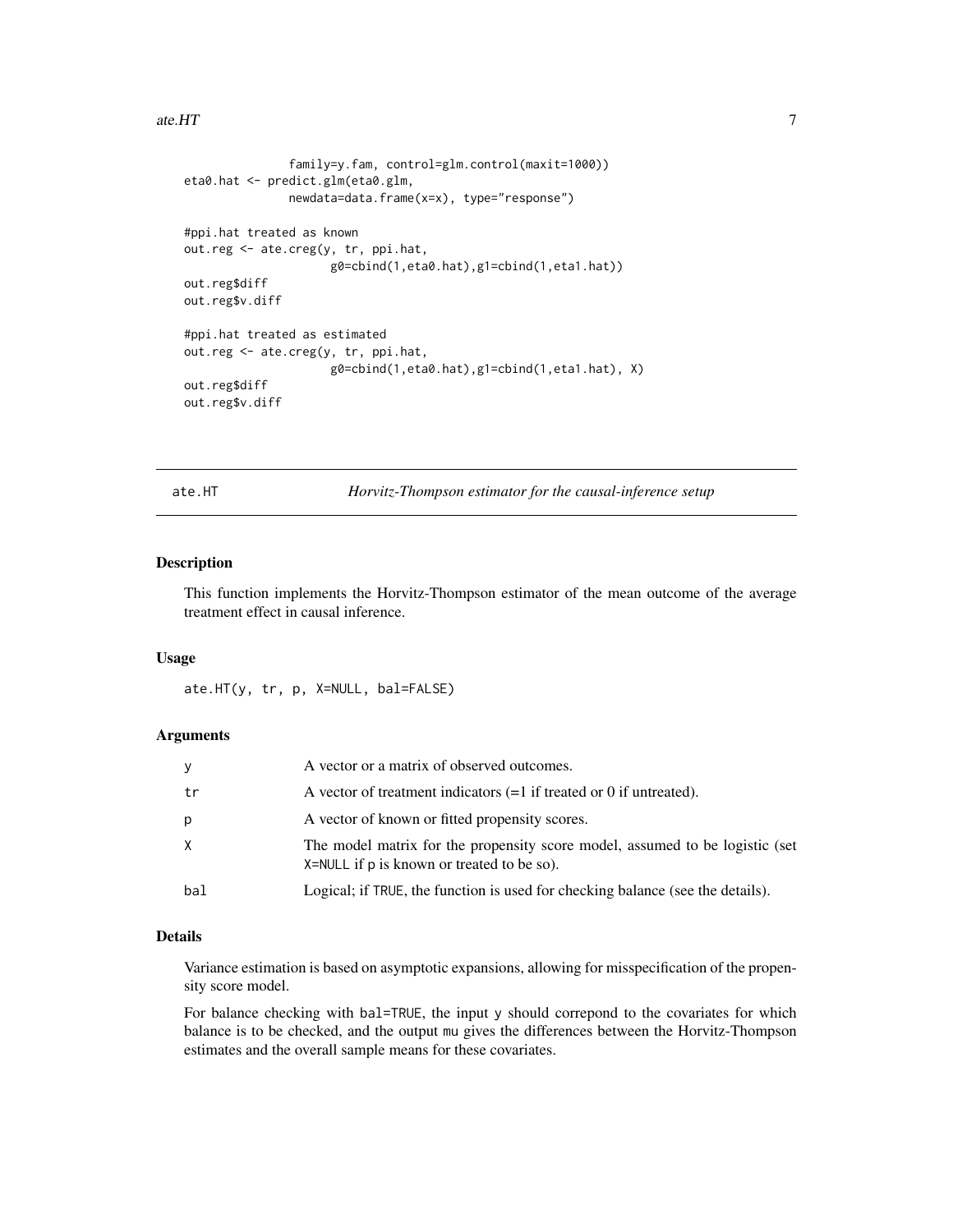# Value

| mu     | The estimated means for treatments 1 and 0 or, if bal=TRUE, their differences<br>from the overall sample means. |
|--------|-----------------------------------------------------------------------------------------------------------------|
| diff   | The estimated average treatment effect.                                                                         |
| ν      | The estimated variances of mu.                                                                                  |
| v.diff | The estimated variance of diff.                                                                                 |

# References

Tan, Z. (2006) "A distributional approach for causal inference using propensity scores," *Journal of the American Statistical Association*, 101, 1619-1637.

Tan, Z. (2010) "Bounded, efficient and doubly robust estimation with inverse weighting," *Biometrika*, 97, 661-682.

```
data(KS.data)
attach(KS.data)
z=cbind(z1,z2,z3,z4)
x=cbind(x1,x2,x3,x4)
#logistic propensity score model, correct
ppi.glm <- glm(tr~z, family=binomial(link=logit))
X <- model.matrix(ppi.glm)
ppi.hat <- ppi.glm$fitted
#ppi.hat treated as known
out.HT <- ate.HT(y, tr, ppi.hat)
out.HT$diff
out.HT$v.diff
#ppi.hat treated as estimated
out.HT <- ate.HT(y, tr, ppi.hat, X)
out.HT$diff
out.HT$v.diff
#balance checking
out.HT <- ate.HT(x, tr, ppi.hat, X, bal=TRUE)
out.HT$mu
out.HT$v
out.HT$mu/ sqrt(out.HT$v) #t-statistic
```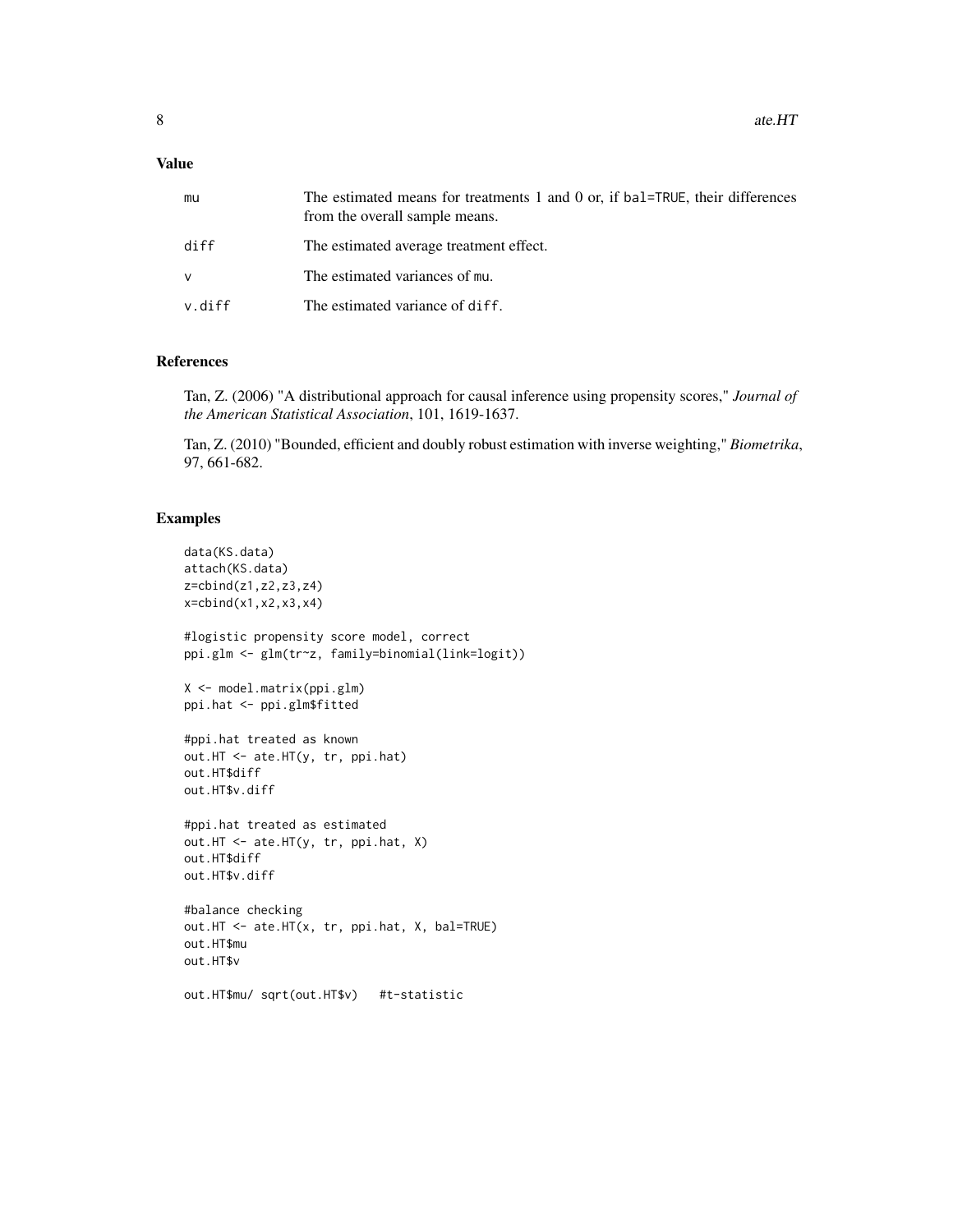<span id="page-8-1"></span><span id="page-8-0"></span>

# Description

This function implements the non-calibrated (or non-doubly robust) likelihood estimator of the average treatment effect in causal inference in Tan (2006), JASA.

# Usage

ate.lik(y, tr, p, g0,g1, X=NULL, evar=TRUE, inv="solve")

# Arguments

| У    | A vector of observed outcomes.                                                                                                |
|------|-------------------------------------------------------------------------------------------------------------------------------|
| tr   | A vector of treatment indicators $(=1$ if treated or 0 if untreated).                                                         |
| p    | A vector of known or fitted propensity scores.                                                                                |
| g0   | A matrix of calibration variables for treatment 0 (see the details).                                                          |
| g1   | A matrix of calibration variables for treatment 1 (see the details).                                                          |
| X    | The model matrix for the propensity score model, assumed to be logistic (set<br>X=NULL if p is known or treated to be so).    |
| evar | Logical; if FALSE, no variance estimation.                                                                                    |
| inv  | Type of matrix inversion, set to "solve" (default) or "ginv" (which can be used<br>in the case of computational singularity). |

# Details

The columns of  $g\theta$  (or respectively g1) correspond to calibration variables for treatment 0 (or treatment 1), which can be specified to include a constant and the fitted outcome regression function for treatment 0 (or treatment 1). See the examples below. In general, a calibration variable is a function of measured covariates selected to exploit the fact that its weighted treatment-specific mean should equal to its unweighted population mean.

To estimate the propensity scores, a logistic regression model is assumed. The model matrix X does not need to be provided and can be set to NULL, in which case the estimated propensity scores are treated as known in the estimation. If the model matrix X is provided, then the "score," (tr-p)X, from the logistic regression is used to generate additional calibration constraints in the estimation. This may sometimes lead to unreliable estimates due to multicollinearity, as discussed in Tan (2006). Therefore, this option should be used with caution.

Variance estimation is based on asymptotic expansions in Tan (2013). Alternatively, resampling methods (e.g., bootstrap) can be used.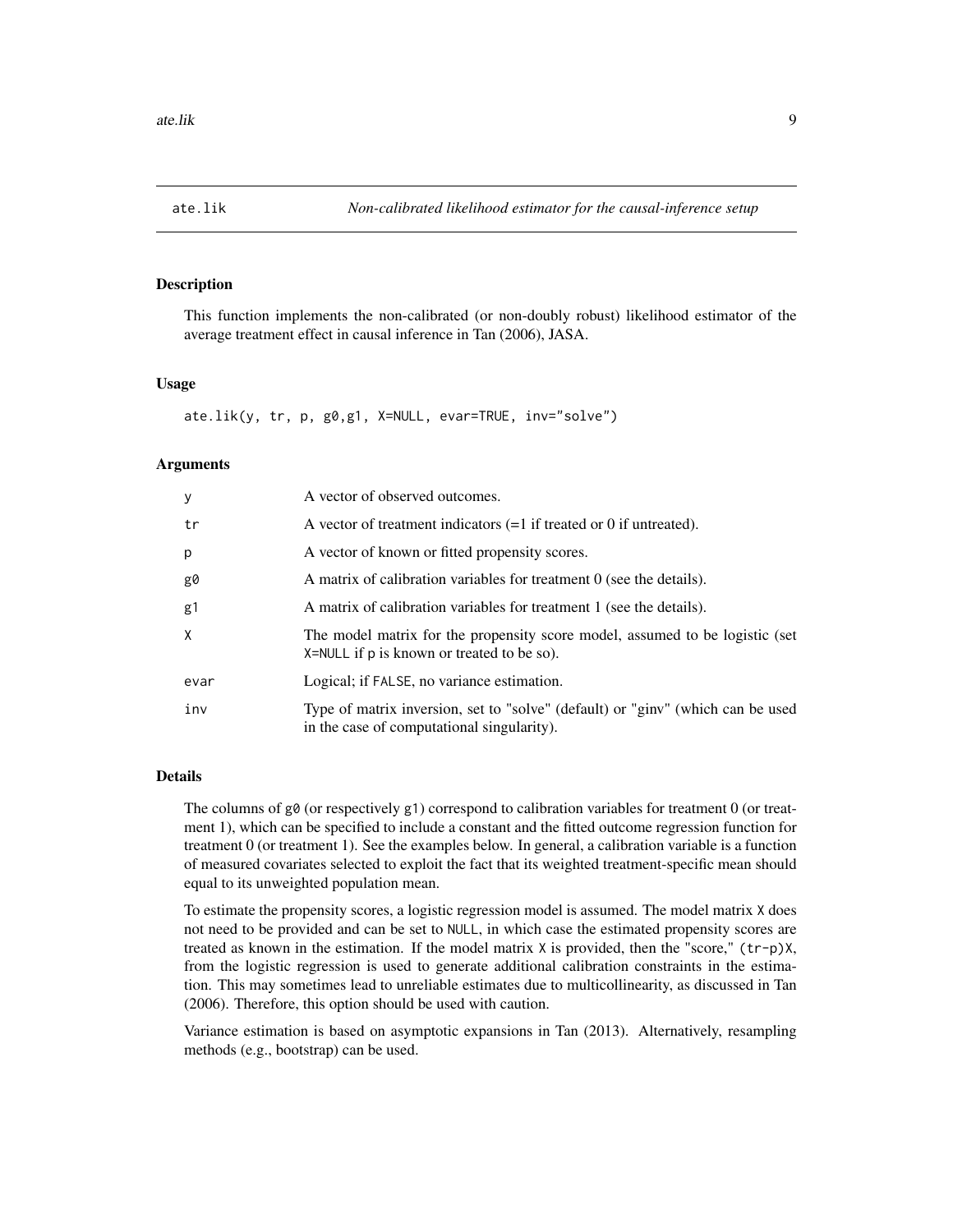## Value

| mu           | The estimated means for treatments 1 and 0.                                               |
|--------------|-------------------------------------------------------------------------------------------|
| diff         | The estimated average treatment effect.                                                   |
| $\mathsf{V}$ | The estimated variances of mu, if evar=TRUE.                                              |
| v.diff       | The estimated variance of diff, if evar=TRUE.                                             |
| W            | The vector of calibrated weights.                                                         |
| lam          | The vector of lambda maximizing the log-likelihood.                                       |
| norm         | The maximum norm (i.e., $L_{\infty}$ norm) of the gradient of the log-likelihood at 1 am. |
| conv         | Convergence status from <i>trust</i> .                                                    |

#### References

Tan, Z. (2006) "A distributional approach for causal inference using propensity scores," *Journal of the American Statistical Association*, 101, 1619-1637.

Tan, Z. (2010) "Bounded, efficient and doubly robust estimation with inverse weighting," *Biometrika*, 97, 661-682.

Tan, Z. (2013) "Variance estimation under misspecified models," unpublished manuscript, [http:](http://www.stat.rutgers.edu/~ztan) [//www.stat.rutgers.edu/~ztan](http://www.stat.rutgers.edu/~ztan).

```
data(KS.data)
attach(KS.data)
z=cbind(z1,z2,z3,z4)
x=cbind(x1,x2,x3,x4)
#logistic propensity score model, correct
ppi.glm <- glm(tr~z, family=binomial(link=logit))
X <- model.matrix(ppi.glm)
ppi.hat <- ppi.glm$fitted
#outcome regression model, misspecified
y.fam <- gaussian(link=identity)
eta1.glm \leftarrow glm(y \sim x, subset=tr==1,
               family=y.fam, control=glm.control(maxit=1000))
eta1.hat <- predict.glm(eta1.glm,
               newdata=data.frame(x=x), type="response")
eta0.glm \leftarrow glm(y \sim x, subset=tr==0,family=y.fam, control=glm.control(maxit=1000))
eta0.hat <- predict.glm(eta0.glm,
               newdata=data.frame(x=x), type="response")
#ppi.hat treated as known
out.lik <- ate.lik(y, tr, ppi.hat,
                     g0=cbind(1,eta0.hat),g1=cbind(1,eta1.hat))
```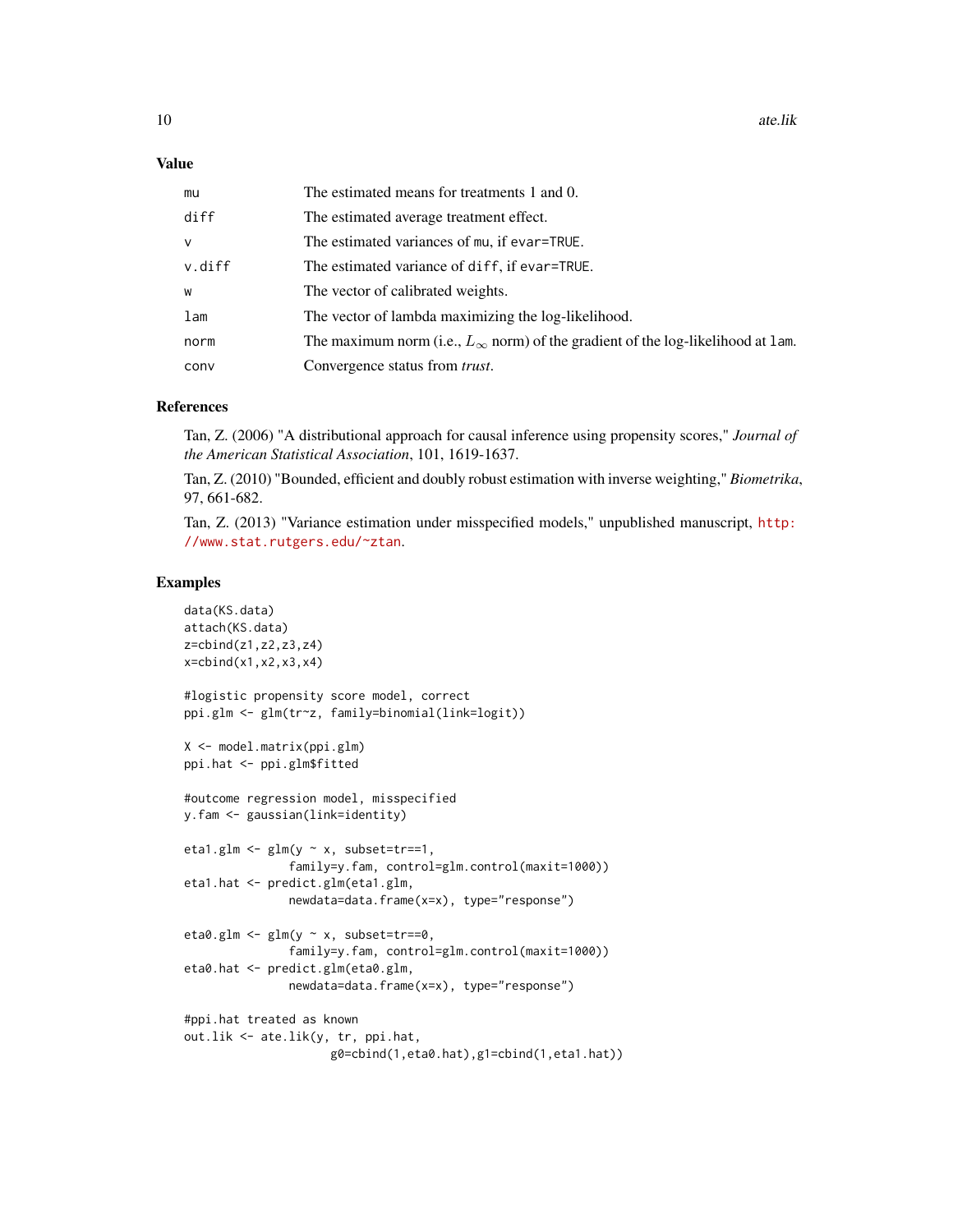## <span id="page-10-0"></span>ate.reg and the state of the state of the state of the state of the state of the state of the state of the state of the state of the state of the state of the state of the state of the state of the state of the state of th

```
out.lik$diff
out.lik$v.diff
#ppi.hat treated as estimated
out.lik <- ate.lik(y, tr, ppi.hat,
                     g0=cbind(1,eta0.hat),g1=cbind(1,eta1.hat), X)
out.lik$diff
out.lik$v.diff
```
ate.reg *Non-calibrated regression estimator for the causal-inference setup*

# Description

This function implements the non-calibrated (or non-doubly robust) regression estimator of the average treatment effect in causal inference.

# Usage

ate.reg(y, tr, p, g0,g1, X=NULL, evar=TRUE, inv="solve")

# Arguments

| <sub>y</sub> | A vector of observed outcomes.                                                                                                |
|--------------|-------------------------------------------------------------------------------------------------------------------------------|
| tr           | A vector of treatment indicators $(=1$ if treated or 0 if untreated).                                                         |
| p            | A vector of known or fitted propensity scores.                                                                                |
| g0           | A matrix of calibration variables for treatment $0$ (see the details).                                                        |
| g1           | A matrix of calibration variables for treatment 1 (see the details).                                                          |
| $\mathsf{X}$ | The model matrix for the propensity score model, assumed to be logistic (set<br>X=NULL if p is known or treated to be so).    |
| evar         | Logical; if FALSE, no variance estimation.                                                                                    |
| inv          | Type of matrix inversion, set to "solve" (default) or "ginv" (which can be used<br>in the case of computational singularity). |

#### Details

The columns of g0 (or respectively g1) correspond to calibration variables for treatment 0 (or treatment 1), which can be specified to include a constant and the fitted outcome regression function for treatment 0 (or treatment 1). See the examples below. In general, a calibration variable is a function of measured covariates selected to exploit the fact that its weighted treatment-specific mean should equal to its unweighted population mean.

To estimate the propensity scores, a logistic regression model is assumed. The model matrix X does not need to be provided and can be set to NULL, in which case the estimated propensity scores are treated as known in the estimation. If the model matrix  $X$  is provided, then the "score,"  $(tr-p)X$ ,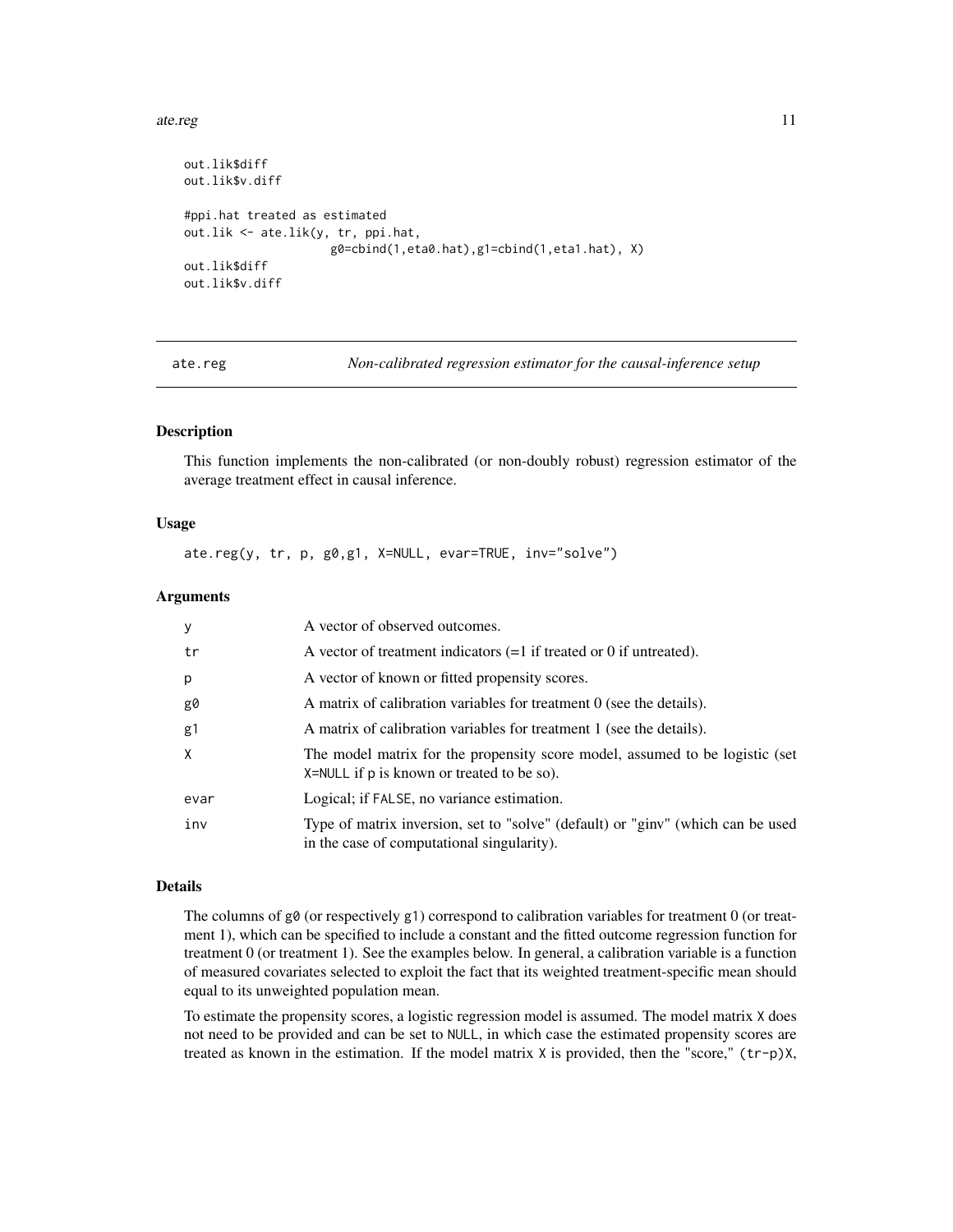<span id="page-11-0"></span>from the logistic regression is used to generate additional calibration constraints in the estimation. This may sometimes lead to unreliable estimates due to multicollinearity, as discussed in Tan (2006). Therefore, this option should be used with caution.

Variance estimation is based on asymptotic expansions similar to those for [ate.creg](#page-4-1) in Tan (2013). Alternatively, resampling methods (e.g., bootstrap) can be used.

#### Value

| mu     | The estimated means for treatments 1 and 0.                                                                    |
|--------|----------------------------------------------------------------------------------------------------------------|
| diff   | The estimated average treatment effect.                                                                        |
| v      | The estimated variances of mu, if evar=TRUE.                                                                   |
| v.diff | The estimated variance of diff, if evar=TRUE.                                                                  |
| b      | A matrix of two colums, giving the vector of regression coefficients for treat-<br>ments 1 and 0 respectively. |

# References

Tan, Z. (2006) "A distributional approach for causal inference using propensity scores," *Journal of the American Statistical Association*, 101, 1619-1637.

Tan, Z. (2010) "Bounded, efficient and doubly robust estimation with inverse weighting," *Biometrika*, 97, 661-682.

Tan, Z. (2013) "Variance estimation under misspecified models," unpublished manuscript, [http:](http://www.stat.rutgers.edu/~ztan) [//www.stat.rutgers.edu/~ztan](http://www.stat.rutgers.edu/~ztan).

```
data(KS.data)
attach(KS.data)
z=cbind(z1,z2,z3,z4)
x=cbind(x1,x2,x3,x4)
#logistic propensity score model, correct
ppi.glm <- glm(tr~z, family=binomial(link=logit))
X <- model.matrix(ppi.glm)
ppi.hat <- ppi.glm$fitted
#outcome regression model, misspecified
y.fam <- gaussian(link=identity)
eta1.glm <- glm(y \sim x, subset=tr==1,
               family=y.fam, control=glm.control(maxit=1000))
eta1.hat <- predict.glm(eta1.glm,
               newdata=data.frame(x=x), type="response")
eta0.glm \leq glm(y \sim x, subset=tr==0,
               family=y.fam, control=glm.control(maxit=1000))
eta0.hat <- predict.glm(eta0.glm,
               newdata=data.frame(x=x), type="response")
```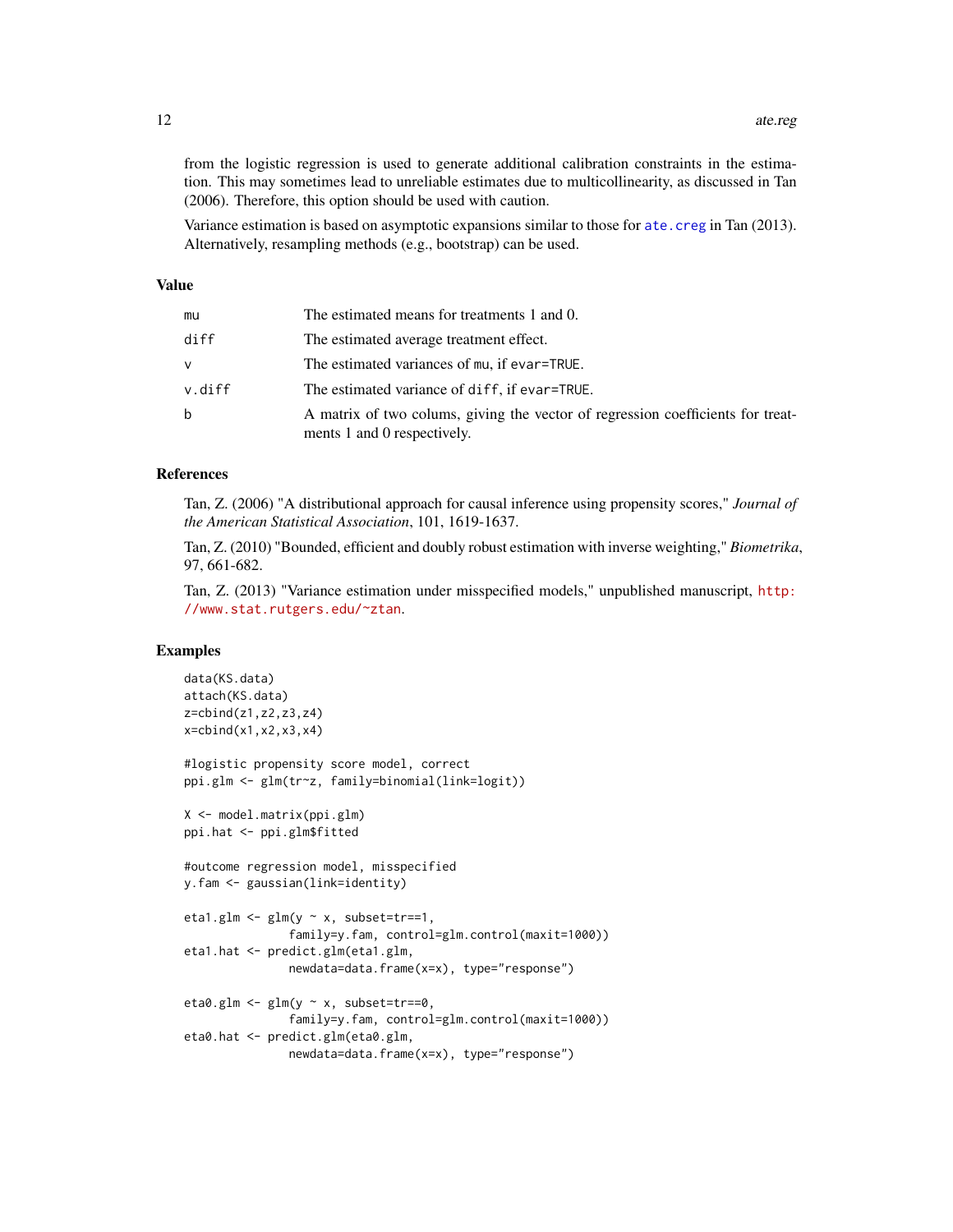## <span id="page-12-0"></span>histw<sup>13</sup>

```
#ppi.hat treated as known
out.reg <- ate.reg(y, tr, ppi.hat,
                     g0=cbind(1,eta0.hat),g1=cbind(1,eta1.hat))
out.reg$diff
out.reg$v.diff
#ppi.hat treated as estimated
out.reg <- ate.reg(y, tr, ppi.hat,
                     g0=cbind(1,eta0.hat),g1=cbind(1,eta1.hat), X)
out.reg$diff
out.reg$v.diff
```
histw *Weighted histogram*

# Description

This function plots a weighted histogram.

# Usage

histw(x, w, xaxis, xmin, xmax, ymax, bar=TRUE, add=FALSE, col="black", dens=TRUE)

# Arguments

| X          | A data vector.                                            |
|------------|-----------------------------------------------------------|
| W          | A weight vector, which will be rescaled to sum up to one. |
| xaxis      | A vector of cut points.                                   |
| xmin       | The minimum of x coordinate.                              |
| $x$ ma $x$ | The maximum of x coordinate.                              |
| ymax       | The maximum of y coordinate.                              |
| bar        | bar plot (if TRUE) or line plot.                          |
| add        | if TRUE, the plot is added to an existing plot.           |
| col        | color of lines.                                           |
| dens       | if TRUE, the histogram has a total area of one.           |

# References

Tan, Z. (2006) "A distributional approach for causal inference using propensity scores," *Journal of the American Statistical Association*, 101, 1619-1637.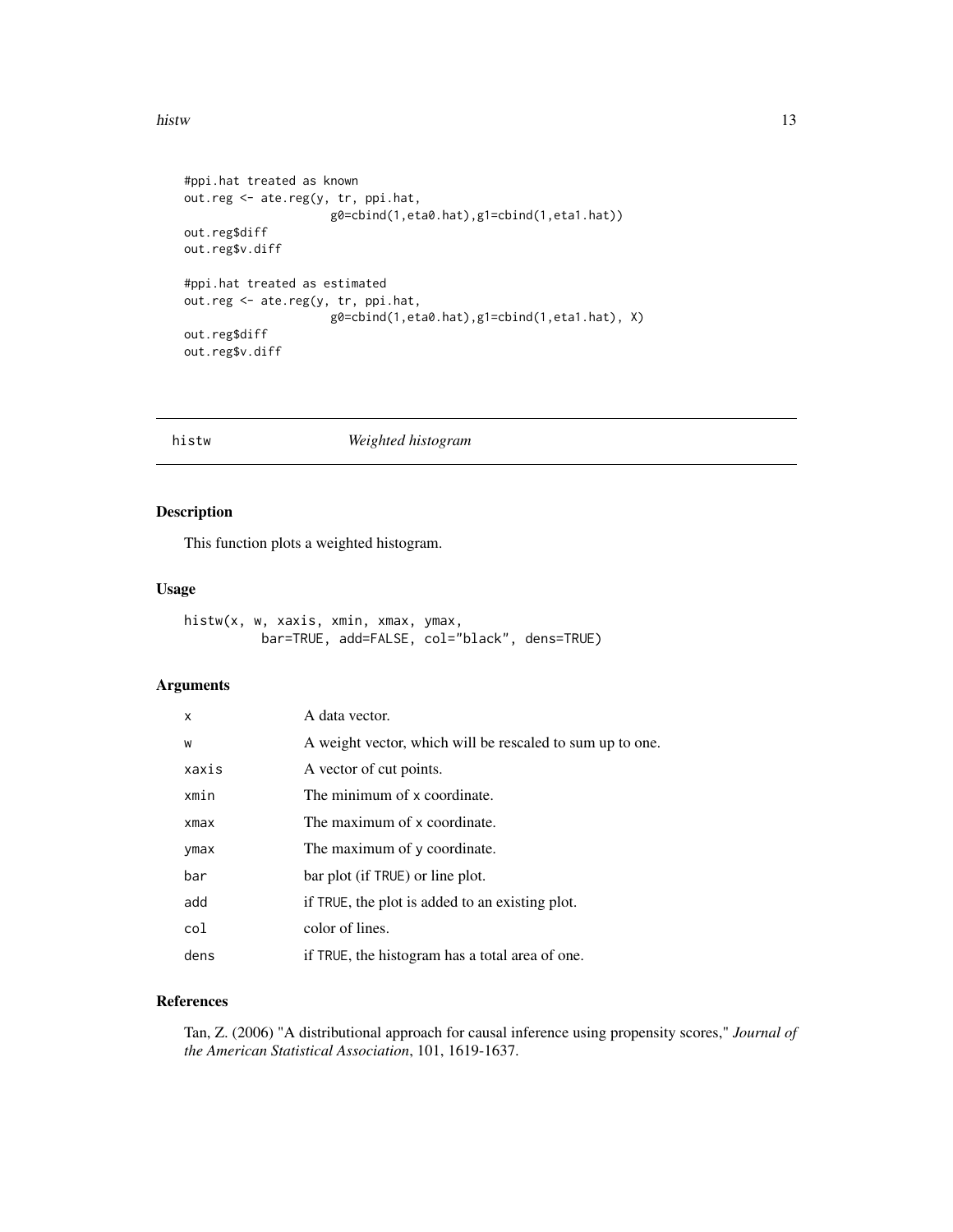# Examples

```
data(KS.data)
attach(KS.data)
z=cbind(z1,z2,z3,z4)
x = \text{cbind}(x1, x2, x3, x4)#logistic propensity score model, misspecified
ppi.glm <- glm(tr~x, family=binomial(link=logit))
ppi.hat <- ppi.glm$fitted
#outcome regression model, correct
y.fam <- gaussian(link=identity)
eta1.glm \leq glm(y \sim z, subset=tr==1,
               family=y.fam, control=glm.control(maxit=1000))
eta1.hat <- predict.glm(eta1.glm,
               newdata=data.frame(x=x), type="response")
eta0.glm <- glm(y \sim z, subset=tr==0,
               family=y.fam, control=glm.control(maxit=1000))
eta0.hat <- predict.glm(eta0.glm,
               newdata=data.frame(x=x), type="response")
#causal inference
out.clik <- ate.clik(y, tr, ppi.hat,
               g0=cbind(1,eta0.hat),g1=cbind(1,eta1.hat))
#balance checking
gp1 <- tr==1gp0 <- tr==0
par(mfrow=c(2,3))
look <- z1
histw(look[gp1], rep(1,sum(gp1)), xaxis=seq(-3.5,3.5,.25),
    xmin=-3.5, xmax=3.5, ymax=.8)
histw(look[gp0], rep(1,sum(gp0)), xaxis=seq(-3.5,3.5,.25),
    xmin=-3.5, xmax=3.5, ymax=.8, bar=0, add=TRUE, col="red")
histw(look[gp1], 1/ppi.hat[gp1], xaxis=seq(-3.5,3.5,.25),
    xmin=-3.5, xmax=3.5, ymax=.8)
histw(look[gp0], 1/(1-ppi.hat[gp0]), xaxis=seq(-3.5,3.5,.25),
    xmin=-3.5, xmax=3.5, ymax=.8, bar=0, add=TRUE, col="red")
histw(look[gp1], 1/out.clik$w[gp1,1], xaxis=seq(-3.5,3.5,.25),
    xmin=-3.5, xmax=3.5, ymax=.8)
histw(look[gp0], 1/out.clik$w[gp0,2], xaxis=seq(-3.5,3.5,.25),
    xmin=-3.5, xmax=3.5, ymax=.8, bar=0, add=TRUE, col="red")
```
look  $<-z2$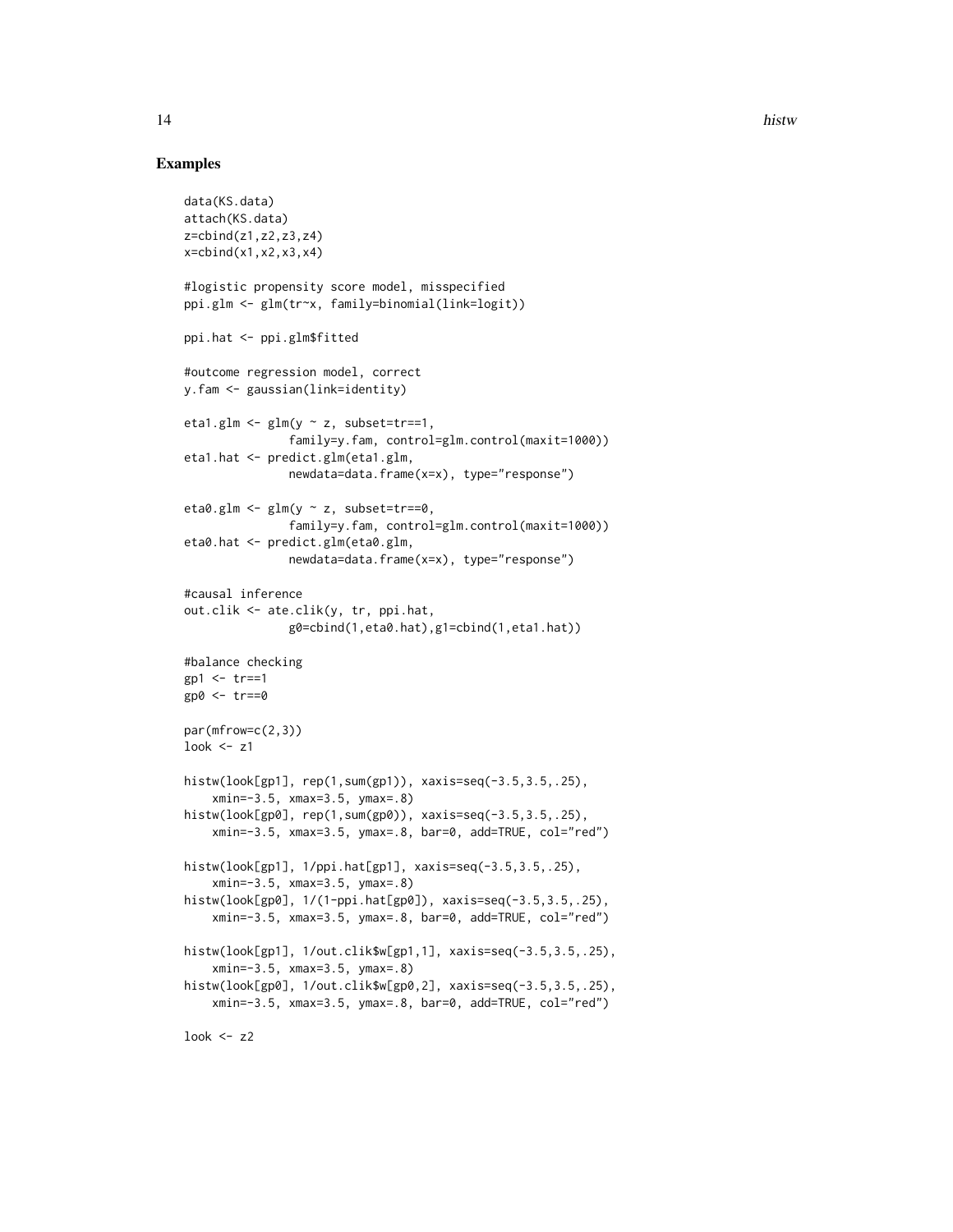## <span id="page-14-0"></span>KS.data 15

```
histw(look[gp1], rep(1,sum(gp1)), xaxis=seq(-3.5,3.5,.25),
    xmin=-3.5, xmax=3.5, ymax=.8)
histw(look[gp0], rep(1,sum(gp0)), xaxis=seq(-3.5,3.5,.25),
    xmin=-3.5, xmax=3.5, ymax=.8, bar=0, add=TRUE, col="red")
histw(look[gp1], 1/ppi.hat[gp1], xaxis=seq(-3.5,3.5,.25),
    xmin=-3.5, xmax=3.5, ymax=.8)
histw(look[gp0], 1/(1-ppi.hat[gp0]), xaxis=seq(-3.5,3.5,.25),
    xmin=-3.5, xmax=3.5, ymax=.8, bar=0, add=TRUE, col="red")
histw(look[gp1], 1/out.clik$w[gp1,1], xaxis=seq(-3.5,3.5,.25),
    xmin=-3.5, xmax=3.5, ymax=.8)
histw(look[gp0], 1/out.clik$w[gp0,2], xaxis=seq(-3.5,3.5,.25),
    xmin=-3.5, xmax=3.5, ymax=.8, bar=0, add=TRUE, col="red")
```
## KS.data *A simulated dataset*

# **Description**

A dataset simulated as in Kang and Schafer (2007).

# Usage

data(KS.data)

# Format

A data frame containing 1000 rows and 10 columns.

# Details

The dataset is generated as follows.

```
set.seed(0)
n < - 1000z \le matrix(rnorm(4*n, 0, 1), nrow=n)
ppi.tr <- as.vector( 1/(1+exp(-z%*%c(-1,.5,-.25,-.1))) )
tr <- rbinom(n, 1, ppi.tr)
y.mean <- as.vector( 210+z
y \le y.mean+rnorm(n, 0, 1)
x \le -\text{cbind}(\exp(z[, 1]/2), z[, 2]/(1+\exp(z[, 1]))+10,(z[, 1] * z[, 3]/25+.6<sup>^3</sup>, (z[, 2]+z[, 4]+20<sup>^2</sup>)
x \leftarrow t(t(x)/c(1,1,1,400)-c(0,10,0,0))
```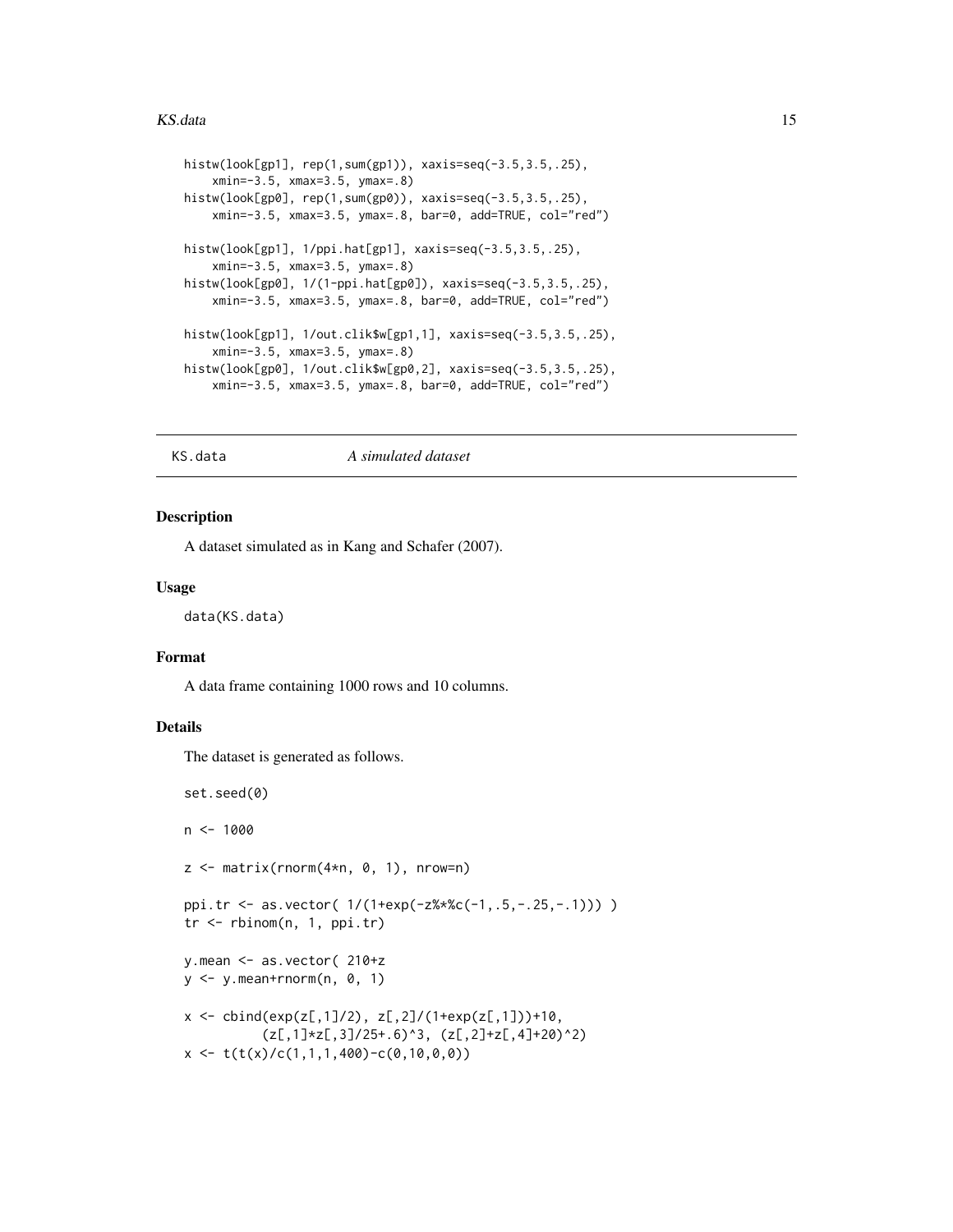```
KS.data \leq data.frame(y,tr,z,x)
colnames(KS.data) <-
   c("y", "tr", "z1", "z2", "z3", "z4", "x1", "x2", "x3", "x4")save(KS.data, file="KS.data.rda")
```
# References

Kang, J.D.Y. and Schafer, J.L. (2007) "Demystifying double robustness: A comparison of alternative strategies for estimating a population mean from incomplete data," *Statistical Science*, 22, 523-539.

loglik *The non-calibrated objective function ("log-likelihood")*

# Description

This function computes the objective function, its gradient and its Hessian matrix for the noncalibrated likelihood estimator in Tan (2006), JASA.

# Usage

loglik(lam, tr, h)

# Arguments

| lam | A vector of parameters ("lambda").               |
|-----|--------------------------------------------------|
| tr  | A vector of non-missing or treatment indicators. |
| h   | A constraint matrix.                             |

#### Value

| value    | The value of the objective function.      |
|----------|-------------------------------------------|
| gradient | The gradient of the objective function.   |
| hessian  | The Hessian matrix of objective function. |

# References

Tan, Z. (2006) "A distributional approach for causal inference using propensity scores," *Journal of the American Statistical Association*, 101, 1619-1637.

Tan, Z. (2010) "Bounded, efficient and doubly robust estimation with inverse weighting," *Biometrika*, 97, 661-682.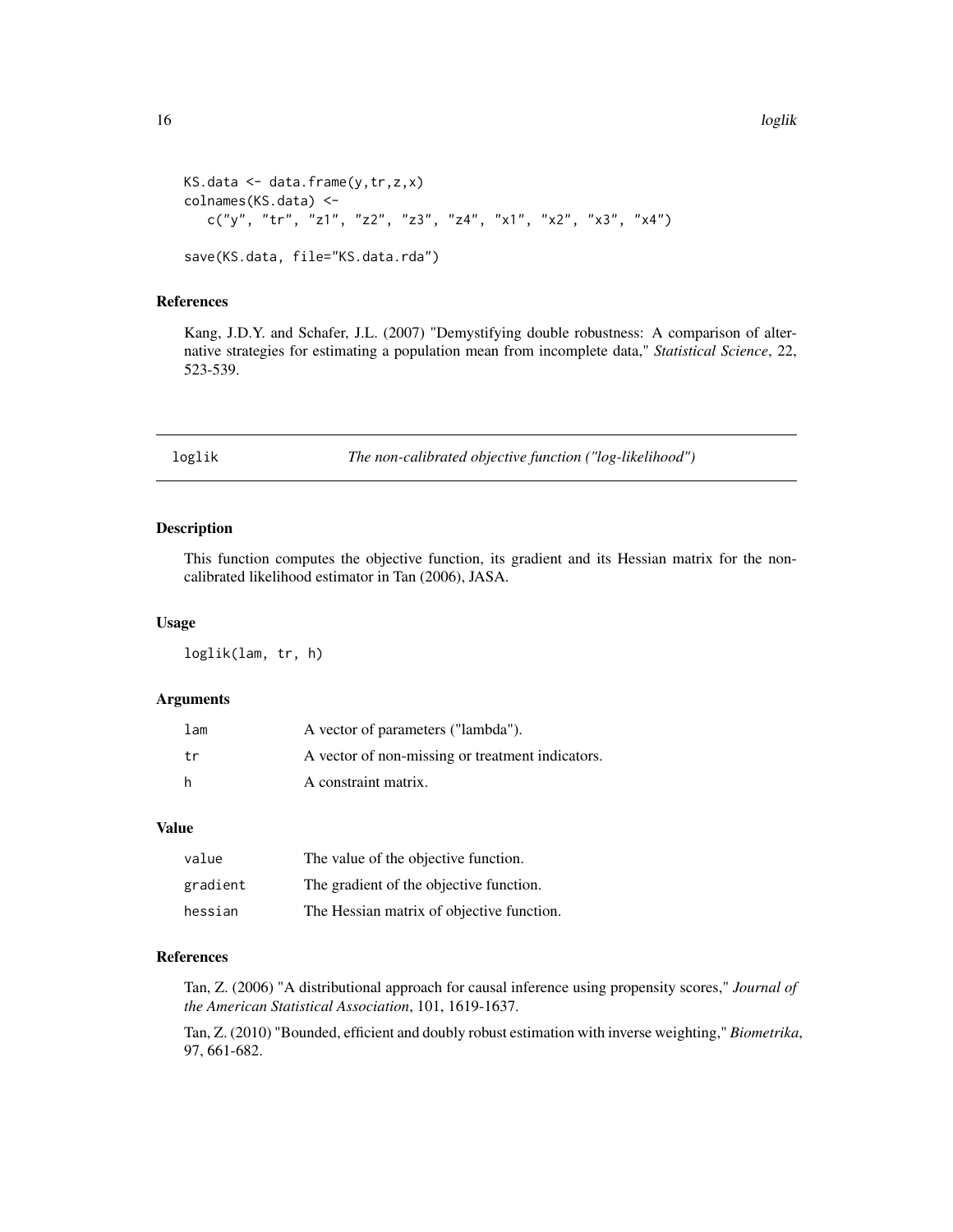# <span id="page-16-0"></span>loglik.g the contract of the contract of the contract of the contract of the contract of the contract of the contract of the contract of the contract of the contract of the contract of the contract of the contract of the c

# Examples

```
data(KS.data)
attach(KS.data)
z=cbind(z1,z2,z3,z4)
x=cbind(x1,x2,x3,x4)
#logistic propensity score model, correct
ppi.glm <- glm(tr~z, family=binomial(link=logit))
p <- ppi.glm$fitted
#outcome regression model, misspecified
y.fam <- gaussian(link=identity)
eta1.glm <- glm(y \sim x, subset=tr==1,
               family=y.fam, control=glm.control(maxit=1000))
eta1.hat <- predict.glm(eta1.glm,
               newdata=data.frame(x=x), type="response")
#
g1 <- cbind(1,eta1.hat)
h \leftarrow cbind(p, (1-p)*g1)
loglik(lam=rep(0,dim(h)[2]-1), tr=tr, h=h)
```

| loglik.g | The calibrated objective function ("log-likelihood") |
|----------|------------------------------------------------------|
|          |                                                      |

# Description

This function computes the objective function, its gradient and its Hessian matrix for the calibrated likelihood estimator in Tan (2010), Biometrika.

# Arguments

| lam | A vector of parameters ("lambda").               |
|-----|--------------------------------------------------|
| t r | A vector of non-missing or treatment indicators. |
| h   | A constraint matrix.                             |
| pr  | A vector of fitted propensity scores.            |
| g   | A matrix of calibration variables.               |

# Value

| value    | The value of the objective function.          |
|----------|-----------------------------------------------|
| gradient | The gradient of the objective function.       |
| hessian  | The Hessian matrix of the objective function. |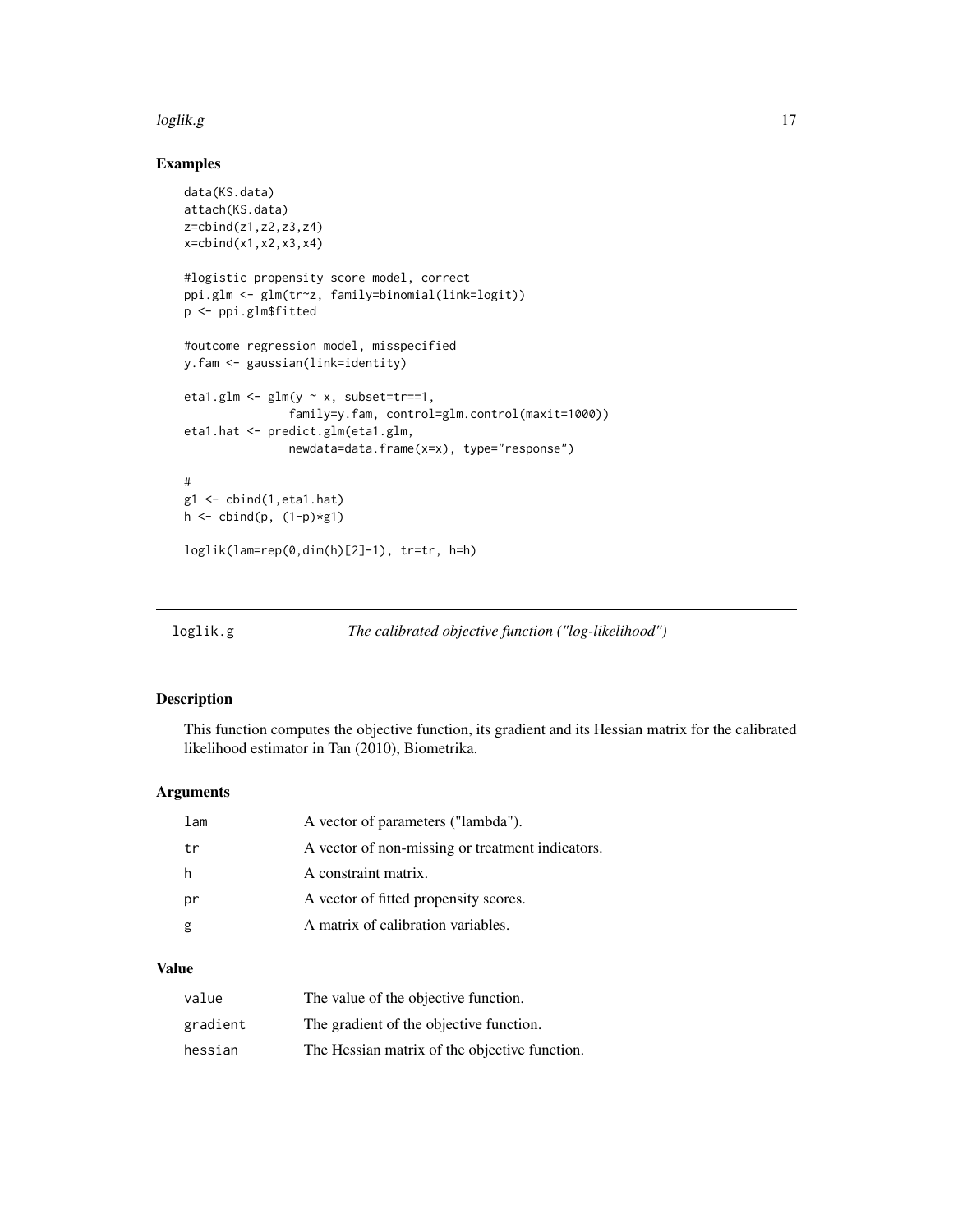# <span id="page-17-0"></span>References

Tan, Z. (2006) "A distributional approach for causal inference using propensity scores," *Journal of the American Statistical Association*, 101, 1619-1637.

Tan, Z. (2010) "Bounded, efficient and doubly robust estimation with inverse weighting," *Biometrika*, 97, 661-682.

# Examples

```
data(KS.data)
attach(KS.data)
z=cbind(z1,z2,z3,z4)
x=cbind(x1,x2,x3,x4)
#logistic propensity score model, correct
ppi.glm <- glm(tr~z, family=binomial(link=logit))
p <- ppi.glm$fitted
#outcome regression model, misspecified
y.fam <- gaussian(link=identity)
eta1.glm <- glm(y \sim x, subset=tr==1,
               family=y.fam, control=glm.control(maxit=1000))
eta1.hat <- predict.glm(eta1.glm,
               newdata=data.frame(x=x), type="response")
#
g1 <- cbind(1,eta1.hat)
h \le cbind(p, (1-p)*g1)
loglik.g(lam=rep(0,dim(g1)[2]), tr=tr, h=h, pr=p, g=g1)
```
mn.clik *Calibrated likelihood estimator for the missing-data setup*

#### Description

This function implements the calibrated (or doubly robust) likelihood estimator of the mean outcome in the presence of missing data in Tan (2010), Biometrika.

# Usage

mn.clik(y, tr, p, g, X=NULL, evar=TRUE, inv="solve")

# Arguments

|    | A vector of outcomes with missing data.                                          |
|----|----------------------------------------------------------------------------------|
| tr | A vector of non-missing indicators $(=1$ if y is observed or 0 if y is missing). |
|    | A vector of known or fitted propensity scores.                                   |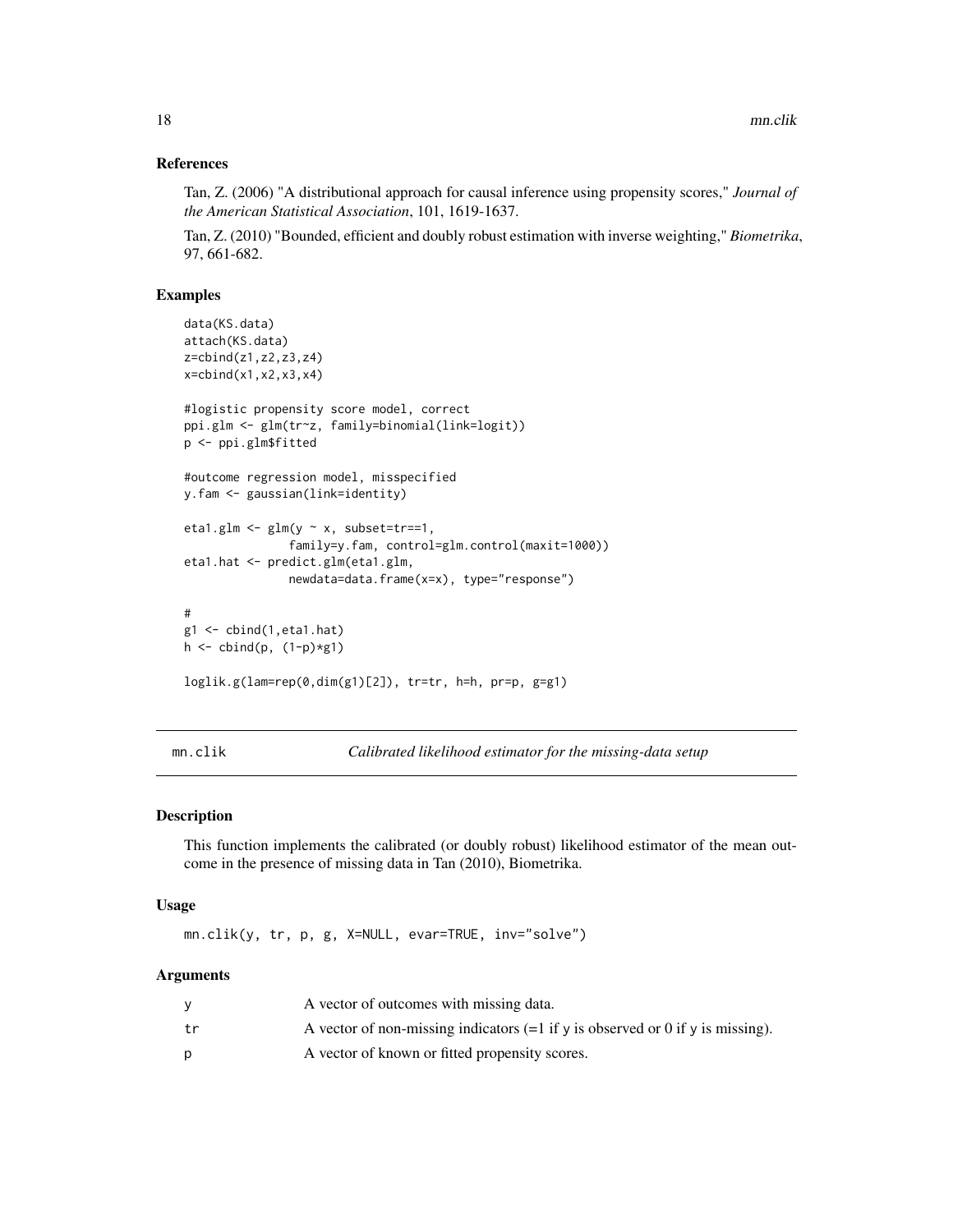<span id="page-18-0"></span>

| g    | A matrix of calibration variables (see the details).                                                                           |
|------|--------------------------------------------------------------------------------------------------------------------------------|
| X    | The model matrix for the propensity score model, assumed to be logistic (set<br>$X = NULL$ if p is known or treated to be so). |
| evar | Logical; if FALSE, no variance estimation.                                                                                     |
| inv  | Type of matrix inversion, set to "solve" (default) or "ginv" (which can be used<br>in the case of computational singularity).  |

# Details

The two-step procedure in Tan (2010, Section 3.3) is used when dealing with estimated propensity scores. The first step corresponds to the non-calibrated (or non-doubly robust) likelihood estimator implemented in  $mn$ . lik.

The columns of g correspond to calibration variables, which can be specified to include a constant and the fitted outcome regression function. See the examples below. In general, a calibration variable is a function of measured covariates selected to exploit the fact that its weighted mean among "responders" should equal to its unweighted population mean.

To estimate the propensity scores, a logistic regression model is assumed. The model matrix X does not need to be provided and can be set to NULL, in which case the estimated propensity scores are treated as known in the estimation. If the model matrix  $X$  is provided, then the "score," ( $\text{tr}-p$ )X, from the logistic regression is used to generate additional calibration constraints in the estimation. This may sometimes lead to unreliable estimates due to multicollinearity, as discussed in Tan (2006). Therefore, this option should be used with caution.

Variance estimation is based on asymptotic expansions in Tan (2013). Alternatively, resampling methods (e.g., bootstrap) can be used.

# Value

| mu   | The estimated mean.                                                                      |
|------|------------------------------------------------------------------------------------------|
| v    | The estimated variance of mu, if evar=TRUE.                                              |
| w    | The vector of calibrated weights.                                                        |
| lam  | The vector of lambda maximizing the log-likelihood.                                      |
| norm | The maximum norm (i.e., $L_{\infty}$ norm) of the gradient of the log-likelihood at 1am. |
| conv | Convergence status from <i>trust</i> .                                                   |

# References

Tan, Z. (2006) "A distributional approach for causal inference using propensity scores," *Journal of the American Statistical Association*, 101, 1619-1637.

Tan, Z. (2010) "Bounded, efficient and doubly robust estimation with inverse weighting," *Biometrika*, 97, 661-682.

Tan, Z. (2013) "Variance estimation under misspecified models," unpublished manuscript, [http:](http://www.stat.rutgers.edu/~ztan) [//www.stat.rutgers.edu/~ztan](http://www.stat.rutgers.edu/~ztan).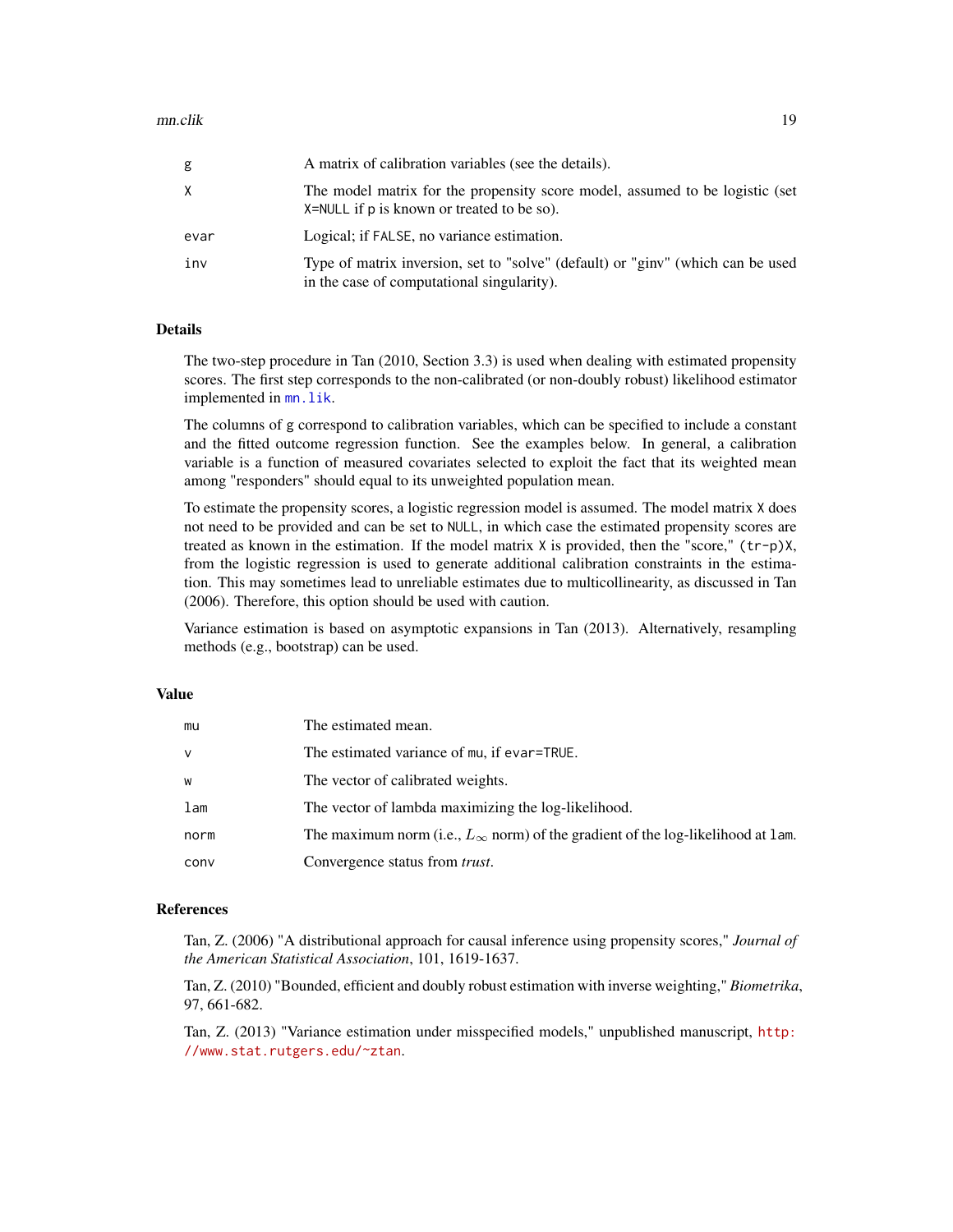# Examples

```
data(KS.data)
attach(KS.data)
z=cbind(z1,z2,z3,z4)
x=cbind(x1,x2,x3,x4)
#missing data
y[tr==0] <- 0
#logistic propensity score model, correct
ppi.glm <- glm(tr~z, family=binomial(link=logit))
X <- model.matrix(ppi.glm)
ppi.hat <- ppi.glm$fitted
#outcome regression model, misspecified
y.fam <- gaussian(link=identity)
eta1.glm \leq glm(y \sim x, subset=tr==1,
               family=y.fam, control=glm.control(maxit=1000))
eta1.hat <- predict.glm(eta1.glm,
               newdata=data.frame(x=x), type="response")
#ppi.hat treated as known
out.lik <- mn.clik(y, tr, ppi.hat, g=cbind(1,eta1.hat))
out.lik$mu
out.lik$v
#ppi.hat treated as estimated
out.lik <- mn.clik(y, tr, ppi.hat, g=cbind(1,eta1.hat), X)
out.lik$mu
out.lik$v
```
<span id="page-19-1"></span>mn.creg *Calibrated regression estimator for the missing-data setup*

# Description

This function implements the calibrated (or doubly robust) likelihood estimator of the mean outcome in the presence of missing data in Tan (2006), JASA.

# Usage

mn.creg(y, tr, p, g, X=NULL, evar=TRUE, inv="solve")

# Arguments

|    | A vector of outcomes with missing data.                                          |
|----|----------------------------------------------------------------------------------|
| tr | A vector of non-missing indicators $(=1$ if y is observed or 0 if y is missing). |

<span id="page-19-0"></span>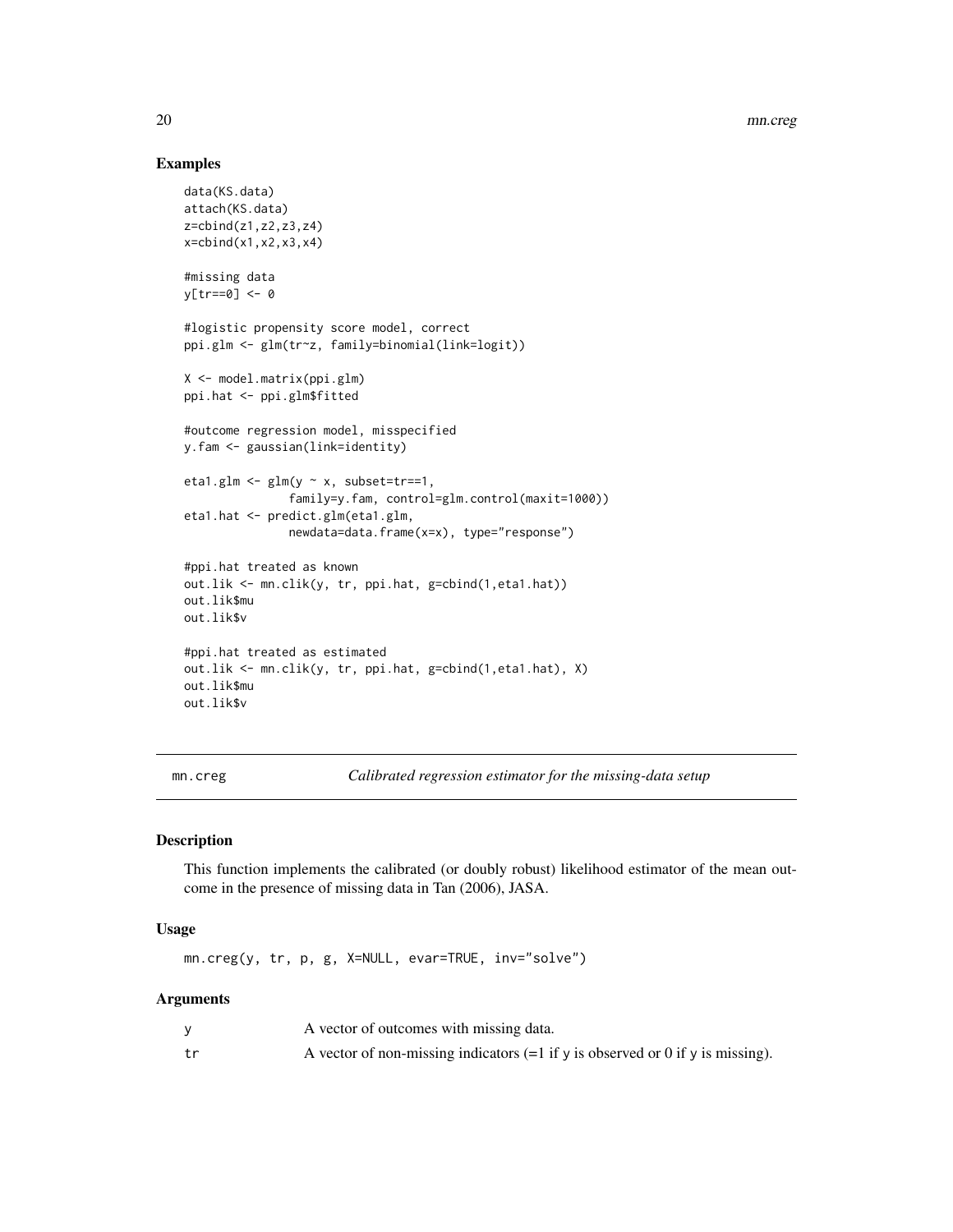| p    | A vector of known or fitted propensity scores.                                                                                |
|------|-------------------------------------------------------------------------------------------------------------------------------|
| g    | A matrix of calibration variables (see the details).                                                                          |
| X    | The model matrix for the propensity score model, assumed to be logistic (set<br>X=NULL if p is known or treated to be so).    |
| evar | Logical; if FALSE, no variance estimation.                                                                                    |
| inv  | Type of matrix inversion, set to "solve" (default) or "ginv" (which can be used<br>in the case of computational singularity). |

# Details

The columns of g correspond to calibration variables, which can be specified to include a constant and the fitted outcome regression function. See the examples below. In general, a calibration variable is a function of measured covariates selected to exploit the fact that its weighted mean among "responders" should equal to its unweighted population mean.

To estimate the propensity scores, a logistic regression model is assumed. The model matrix X does not need to be provided and can be set to NULL, in which case the estimated propensity scores are treated as known in the estimation. If the model matrix X is provided, then the "score," (tr-p)X, from the logistic regression is used to generate additional calibration constraints in the estimation. This may sometimes lead to unreliable estimates due to multicollinearity, as discussed in Tan (2006). Therefore, this option should be used with caution.

Variance estimation is based on asymptotic expansions in Tan (2013). Alternatively, resampling methods (e.g., bootstrap) can be used.

#### Value

| mu | The estimated mean.                         |
|----|---------------------------------------------|
| v  | The estimated variance of mu, if evar=TRUE. |
| b  | The vector of regression coefficients.      |

# References

Tan, Z. (2006) "A distributional approach for causal inference using propensity scores," *Journal of the American Statistical Association*, 101, 1619-1637.

Tan, Z. (2010) "Bounded, efficient and doubly robust estimation with inverse weighting," *Biometrika*, 97, 661-682.

Tan, Z. (2013) "Variance estimation under misspecified models," unpublished manuscript, [http:](http://www.stat.rutgers.edu/~ztan) [//www.stat.rutgers.edu/~ztan](http://www.stat.rutgers.edu/~ztan).

```
data(KS.data)
attach(KS.data)
z=cbind(z1,z2,z3,z4)
x=cbind(x1,x2,x3,x4)
#missing data
y[tr==0] <- 0
```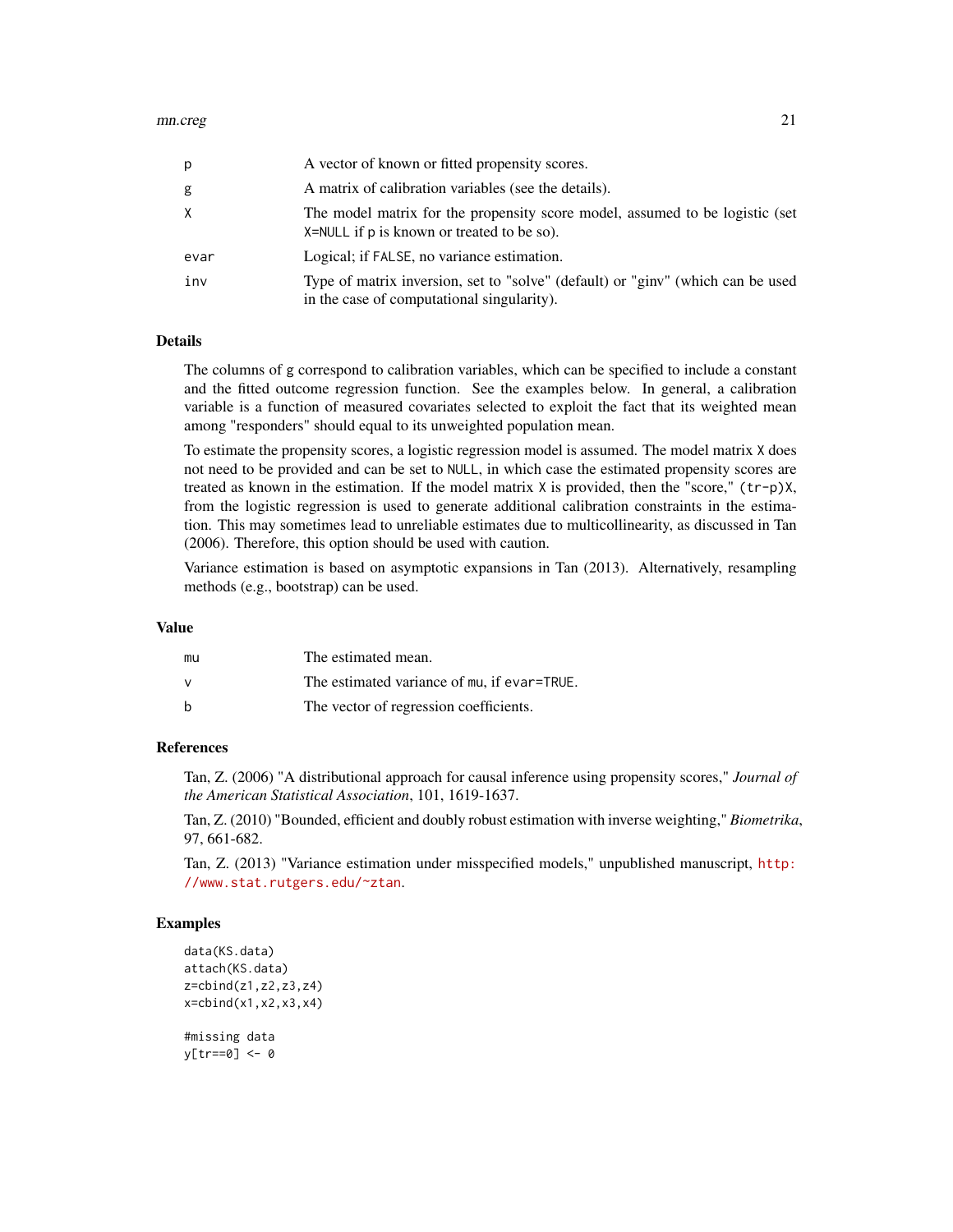```
#logistic propensity score model, correct
ppi.glm <- glm(tr~z, family=binomial(link=logit))
X <- model.matrix(ppi.glm)
ppi.hat <- ppi.glm$fitted
#outcome regression model, misspecified
y.fam <- gaussian(link=identity)
eta1.glm <- glm(y \sim x, subset=tr==1,
               family=y.fam, control=glm.control(maxit=1000))
eta1.hat <- predict.glm(eta1.glm,
               newdata=data.frame(x=x), type="response")
#ppi.hat treated as known
out.reg <- mn.creg(y, tr, ppi.hat, g=cbind(1,eta1.hat))
out.reg$mu
out.reg$v
#ppi.hat treated as estimated
out.reg <- mn.creg(y, tr, ppi.hat, g=cbind(1,eta1.hat), X)
out.reg$mu
out.reg$v
```
#### mn.HT *Horvitz-Thompson estimator for the missing-data setup*

# Description

This function implements the Horvitz-Thompson estimator of the mean outcome in the presence of missing data.

# Usage

mn.HT(y, tr, p, X=NULL, bal=FALSE)

#### Arguments

| y   | A vector or a matrix of outcomes with missing data.                                                                        |
|-----|----------------------------------------------------------------------------------------------------------------------------|
| tr  | A vector of non-missing indicators $(=1$ if y is observed or 0 if y is missing).                                           |
| р   | A vector of known or fitted propensity scores.                                                                             |
| X.  | The model matrix for the propensity score model, assumed to be logistic (set<br>X=NULL if p is known or treated to be so). |
| bal | Logical; if TRUE, the function is used for checking balance (see the details).                                             |
|     |                                                                                                                            |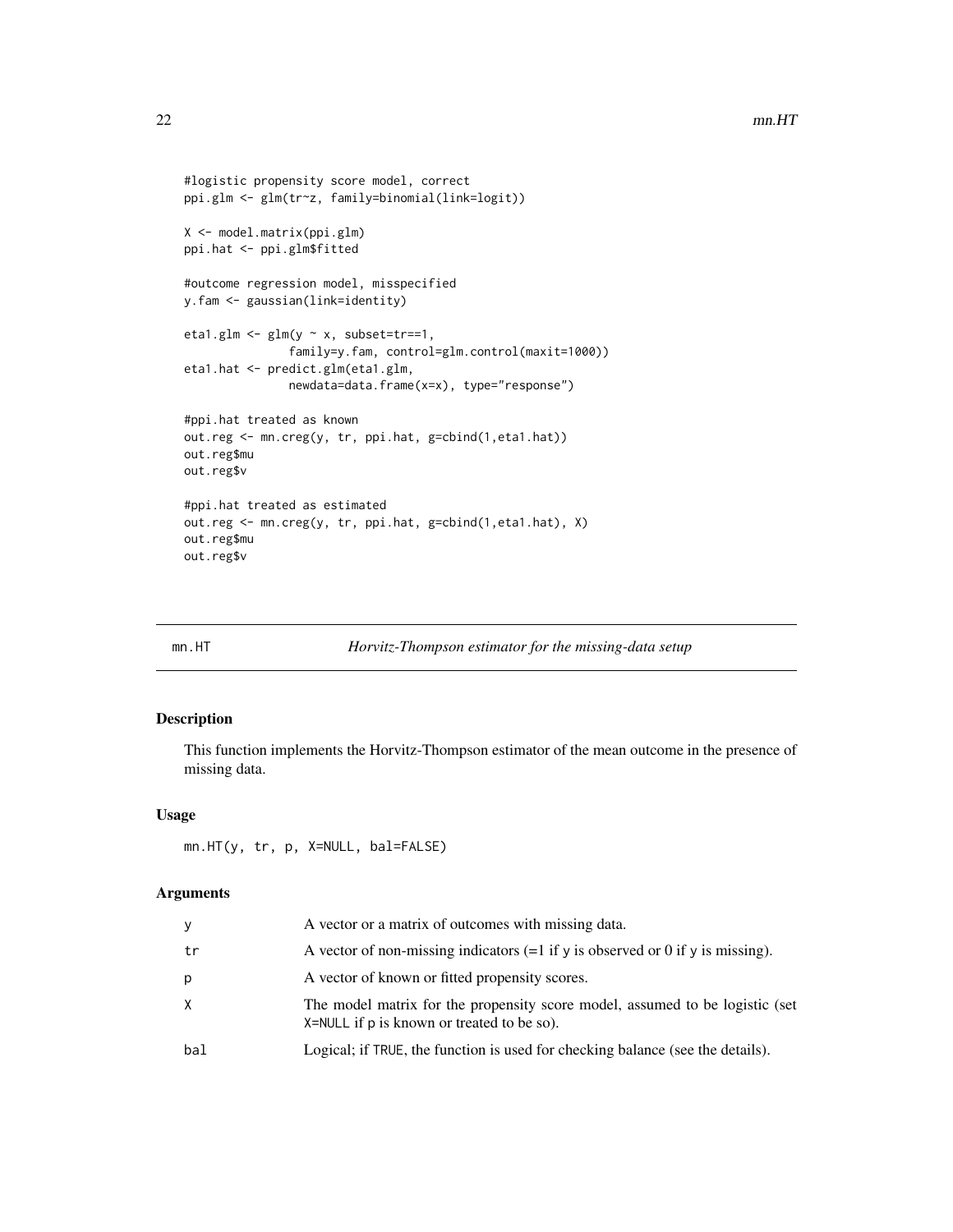# $mn.HT$  23

# Details

Variance estimation is based on asymptotic expansions, allowing for misspecification of the propensity score model.

For balance checking with bal=TRUE, the input y should correpond to the covariates for which balance is to be checked, and the output mu gives the differences between the Horvitz-Thompson estimates and the overall sample means for these covariates.

# Value

| mu | The estimated mean(s) or, if bal=TRUE, their differences from the overall sample |
|----|----------------------------------------------------------------------------------|
|    | means.                                                                           |
|    | The estimated variance(s) of mu.                                                 |

# References

Tan, Z. (2006) "A distributional approach for causal inference using propensity scores," *Journal of the American Statistical Association*, 101, 1619-1637.

Tan, Z. (2010) "Bounded, efficient and doubly robust estimation with inverse weighting," *Biometrika*, 97, 661-682.

```
data(KS.data)
attach(KS.data)
z=cbind(z1,z2,z3,z4)
x = \text{cbind}(x1, x2, x3, x4)#missing data
y[tr==0] <- 0
#logistic propensity score model, correct
ppi.glm <- glm(tr~z, family=binomial(link=logit))
X <- model.matrix(ppi.glm)
ppi.hat <- ppi.glm$fitted
#ppi.hat treated as known
out.HT <- mn.HT(y, tr, ppi.hat)
out.HT$mu
out.HT$v
#ppi.hat treated as estimated
out.HT <- mn.HT(y, tr, ppi.hat, X)
out.HT$mu
out.HT$v
#balance checking
out.HT <- mn.HT(x, tr, ppi.hat, X, bal=TRUE)
out.HT$mu
out.HT$v
```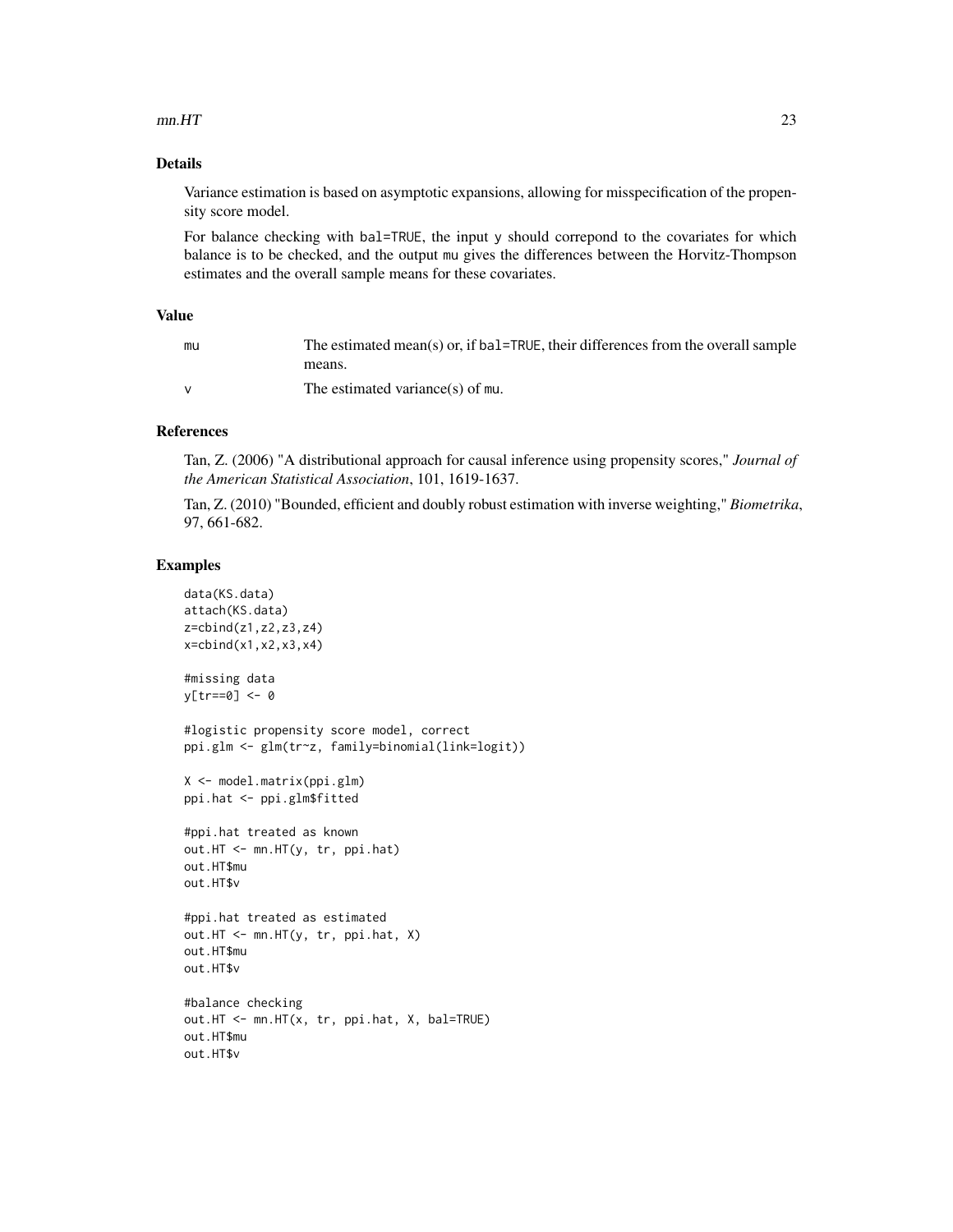# <span id="page-23-0"></span>out.HT\$mu/ sqrt(out.HT\$v) #t-statistic

<span id="page-23-1"></span>mn.lik *Non-calibrated likelihood estimator for the missing-data setup*

# Description

This function implements the non-calibrated (or non-doubly robust) likelihood estimator of the mean outcome in the presence of missing data in Tan (2006), JASA.

# Usage

mn.lik(y, tr, p, g, X=NULL, evar=TRUE, inv="solve")

# Arguments

| y        | A vector of outcomes with missing data.                                                                                       |
|----------|-------------------------------------------------------------------------------------------------------------------------------|
| tr       | A vector of non-missing indicators $(=1$ if y is observed or 0 if y is missing).                                              |
| p        | A vector of known or fitted propensity scores.                                                                                |
| g        | A matrix of calibration variables (see the details).                                                                          |
| $\times$ | The model matrix for the propensity score model, assumed to be logistic (set<br>X=NULL if p is known or treated to be so).    |
| evar     | Logical; if FALSE, no variance estimation.                                                                                    |
| inv      | Type of matrix inversion, set to "solve" (default) or "ginv" (which can be used<br>in the case of computational singularity). |

# Details

The columns of g correspond to calibration variables, which can be specified to include a constant and the fitted outcome regression function. See the examples below. In general, a calibration variable is a function of measured covariates selected to exploit the fact that its weighted mean among "responders" should equal to its unweighted population mean.

To estimate the propensity scores, a logistic regression model is assumed. The model matrix X does not need to be provided and can be set to NULL, in which case the estimated propensity scores are treated as known in the estimation. If the model matrix X is provided, then the "score," (tr-p)X, from the logistic regression is used to generate additional calibration constraints in the estimation. This may sometimes lead to unreliable estimates due to multicollinearity, as discussed in Tan (2006). Therefore, this option should be used with caution.

Variance estimation is based on asymptotic expansions in Tan (2013). Alternatively, resampling methods (e.g., bootstrap) can be used.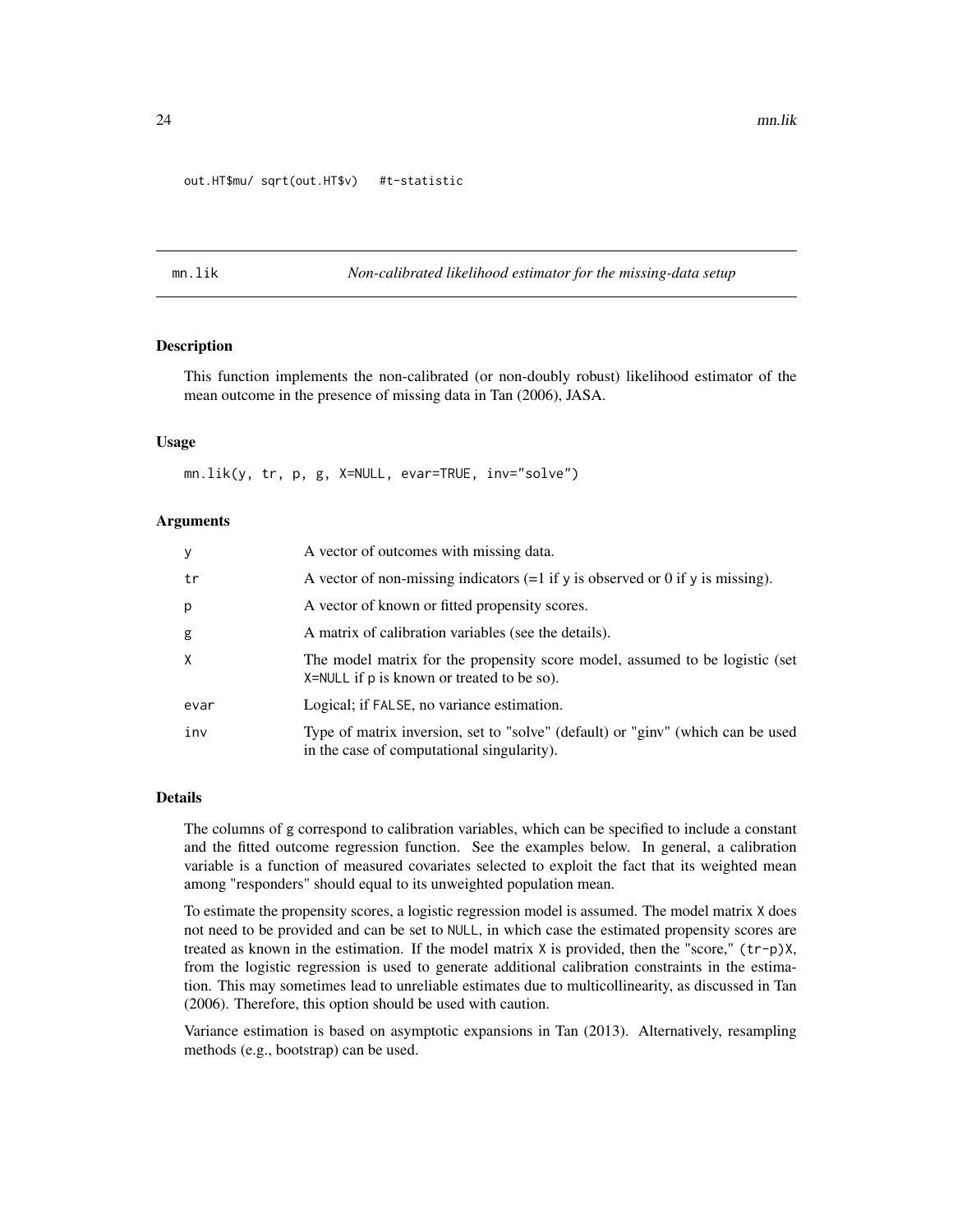## mn.lik 25

# Value

| mu   | The estimated mean.                                                                       |
|------|-------------------------------------------------------------------------------------------|
| v    | The estimated variance of mu, if evar=TRUE.                                               |
| W    | The vector of calibrated weights.                                                         |
| lam  | The vector of lambda maximizing the log-likelihood.                                       |
| norm | The maximum norm (i.e., $L_{\infty}$ norm) of the gradient of the log-likelihood at 1 am. |
| conv | Convergence status from <i>trust</i> .                                                    |

# References

Tan, Z. (2006) "A distributional approach for causal inference using propensity scores," *Journal of the American Statistical Association*, 101, 1619-1637.

Tan, Z. (2010) "Bounded, efficient and doubly robust estimation with inverse weighting," *Biometrika*, 97, 661-682.

Tan, Z. (2013) "Variance estimation under misspecified models," unpublished manuscript, [http:](http://www.stat.rutgers.edu/~ztan) [//www.stat.rutgers.edu/~ztan](http://www.stat.rutgers.edu/~ztan).

```
data(KS.data)
attach(KS.data)
z=cbind(z1,z2,z3,z4)
x=cbind(x1,x2,x3,x4)
#missing data
y[tr==0] <- 0
#logistic propensity score model, correct
ppi.glm <- glm(tr~z, family=binomial(link=logit))
X <- model.matrix(ppi.glm)
ppi.hat <- ppi.glm$fitted
#outcome regression model, misspecified
y.fam <- gaussian(link=identity)
eta1.glm \leftarrow glm(y \sim x, subset=tr==1,
               family=y.fam, control=glm.control(maxit=1000))
eta1.hat <- predict.glm(eta1.glm,
               newdata=data.frame(x=x), type="response")
#ppi.hat treated as known
out.lik <- mn.lik(y, tr, ppi.hat, g=cbind(1,eta1.hat))
out.lik$mu
out.lik$v
#ppi.hat treated as estimated
out.lik <- mn.lik(y, tr, ppi.hat, g=cbind(1,eta1.hat), X)
out.lik$mu
```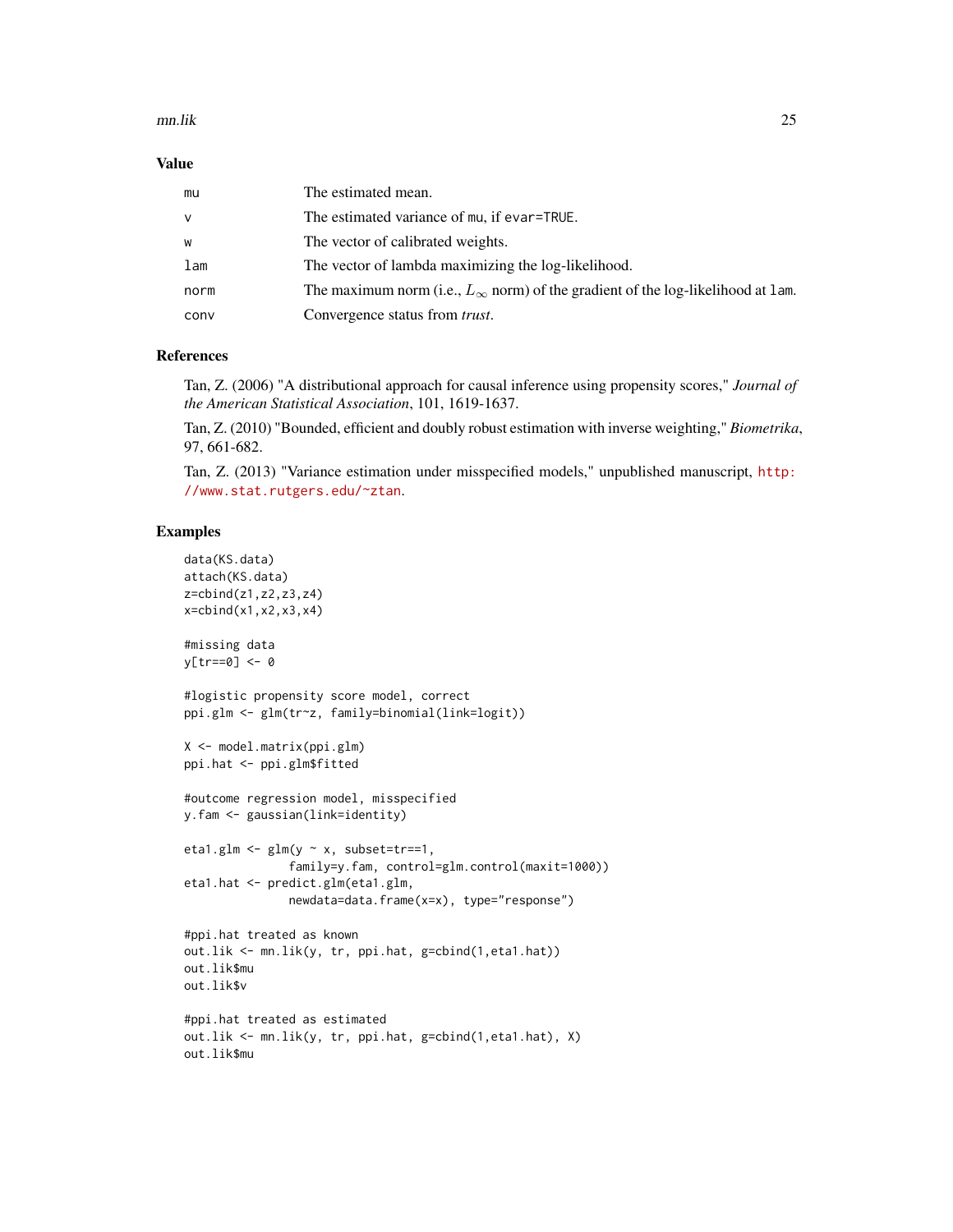<span id="page-25-0"></span>out.lik\$v

#### **Description**

This function implements the non-calibrated (or non-doubly robust) likelihood estimator of the mean outcome in the presence of missing data.

# Usage

mn.reg(y, tr, p, g, X=NULL, evar=TRUE, inv="solve")

# Arguments

| У    | A vector of outcomes with missing data.                                                                                       |
|------|-------------------------------------------------------------------------------------------------------------------------------|
| tr   | A vector of non-missing indicators $(=1$ if y is observed or 0 if y is missing).                                              |
| p    | A vector of known or fitted propensity scores.                                                                                |
| g    | A matrix of calibration variables (see the details).                                                                          |
| X    | The model matrix for the propensity score model, assumed to be logistic (set<br>X=NULL if p is known or treated to be so).    |
| evar | Logical; if FALSE, no variance estimation.                                                                                    |
| inv  | Type of matrix inversion, set to "solve" (default) or "ginv" (which can be used<br>in the case of computational singularity). |

# Details

The columns of g correspond to calibration variables, which can be specified to include a constant and the fitted outcome regression function. See the examples below. In general, a calibration variable is a function of measured covariates selected to exploit the fact that its weighted mean among "responders" should equal to its unweighted population mean.

To estimate the propensity scores, a logistic regression model is assumed. The model matrix X does not need to be provided and can be set to NULL, in which case the estimated propensity scores are treated as known in the estimation. If the model matrix X is provided, then the "score," (tr-p)X, from the logistic regression is used to generate additional calibration constraints in the estimation. This may sometimes lead to unreliable estimates due to multicollinearity, as discussed in Tan (2006). Therefore, this option should be used with caution.

Variance estimation is based on asymptotic expansions similar to those for [mn.creg](#page-19-1) in Tan (2013). Alternatively, resampling methods (e.g., bootstrap) can be used.

# Value

| mu           | The estimated mean.                         |
|--------------|---------------------------------------------|
| $\mathsf{v}$ | The estimated variance of mu, if evar=TRUE. |
| b            | The vector of regression coefficients.      |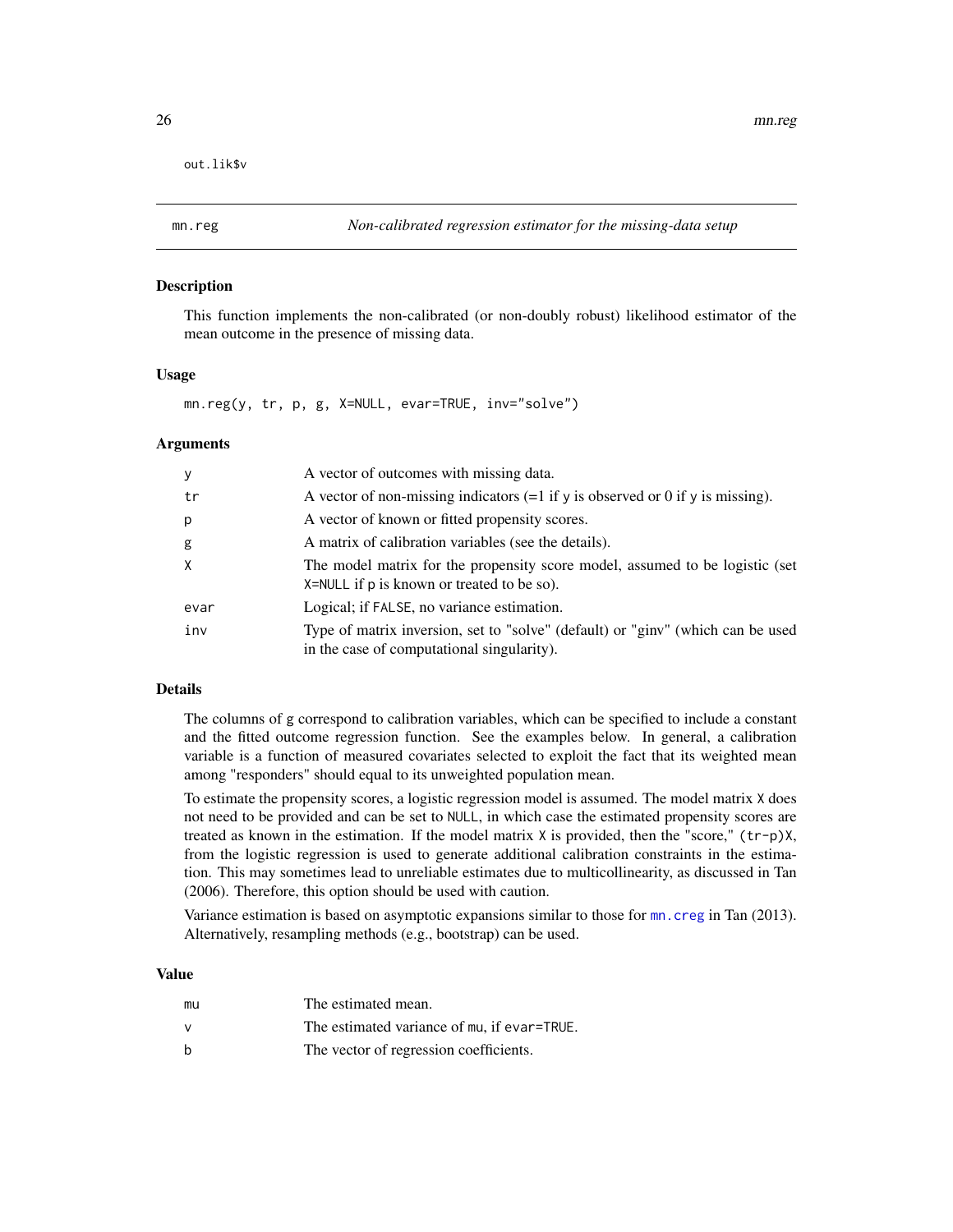<span id="page-26-0"></span>myinv 27

# References

Tan, Z. (2006) "A distributional approach for causal inference using propensity scores," *Journal of the American Statistical Association*, 101, 1619-1637.

Tan, Z. (2010) "Bounded, efficient and doubly robust estimation with inverse weighting," *Biometrika*, 97, 661-682.

Tan, Z. (2013) "Variance estimation under misspecified models," unpublished manuscript, [http:](http://www.stat.rutgers.edu/~ztan) [//www.stat.rutgers.edu/~ztan](http://www.stat.rutgers.edu/~ztan).

# Examples

```
data(KS.data)
attach(KS.data)
z=cbind(z1,z2,z3,z4)
x=cbind(x1,x2,x3,x4)
#missing data
y[tr==0] <- 0
#logistic propensity score model, correct
ppi.glm <- glm(tr~z, family=binomial(link=logit))
X <- model.matrix(ppi.glm)
ppi.hat <- ppi.glm$fitted
#outcome regression model, misspecified
y.fam <- gaussian(link=identity)
eta1.glm <- glm(y \sim x, subset=tr==1,
               family=y.fam, control=glm.control(maxit=1000))
eta1.hat <- predict.glm(eta1.glm,
               newdata=data.frame(x=x), type="response")
#ppi.hat treated as known
out.reg <- mn.reg(y, tr, ppi.hat, g=cbind(1,eta1.hat))
out.reg$mu
out.reg$v
#ppi.hat treated as estimated
out.reg <- mn.reg(y, tr, ppi.hat, g=cbind(1,eta1.hat), X)
out.reg$mu
out.reg$v
```
myinv *Inverse of a matrix*

#### Description

This function returns the inverse or generalized inverse of a matrix.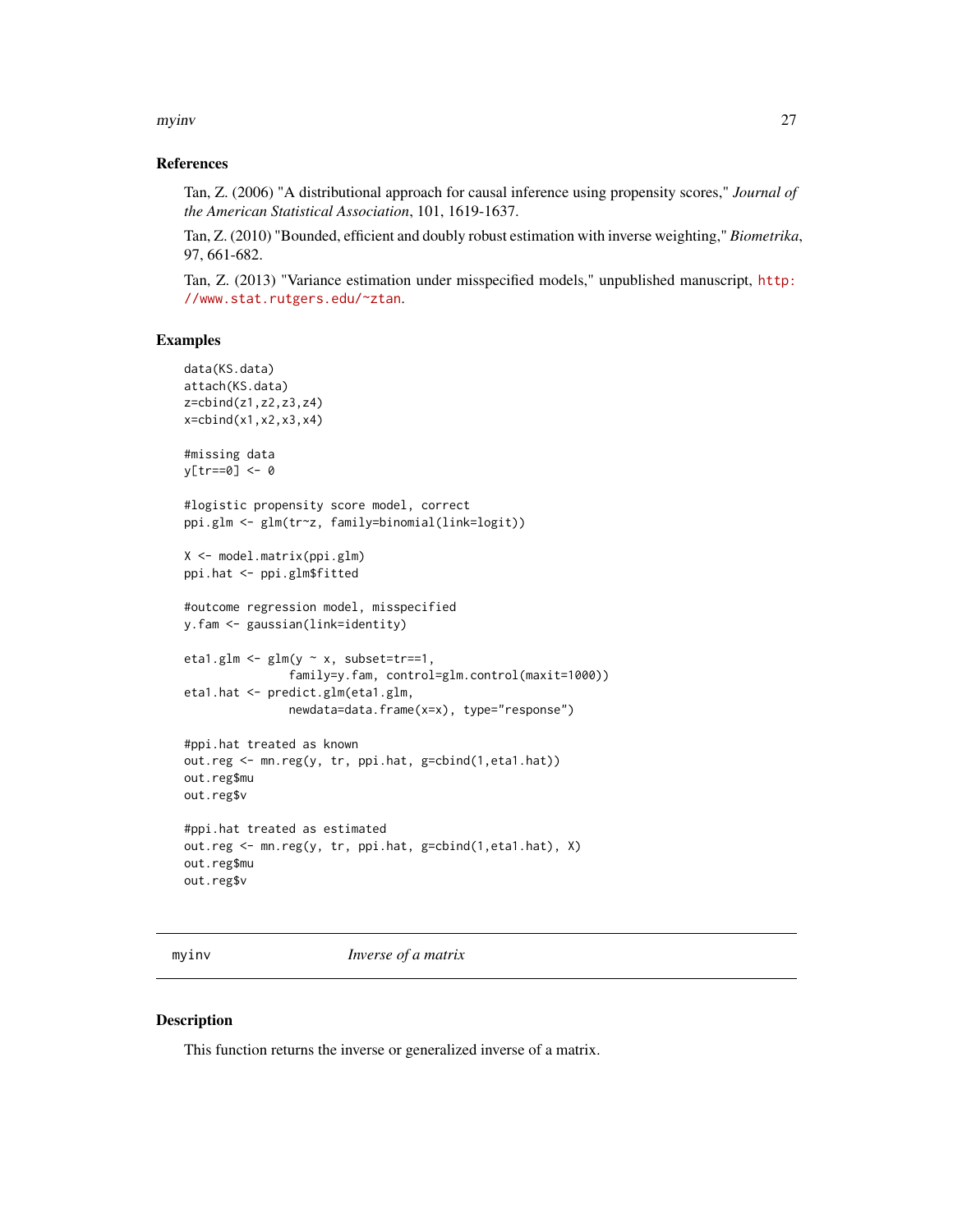28 myinv

# Usage

myinv(A, type = "solve")

# Arguments

|      | A matrix to be inverted.                                                                                                      |
|------|-------------------------------------------------------------------------------------------------------------------------------|
| type | Type of matrix inversion, set to "solve" (default) or "ginv" (which can be used<br>in the case of computational singularity). |

# Value

The inverse of the given matrix A.